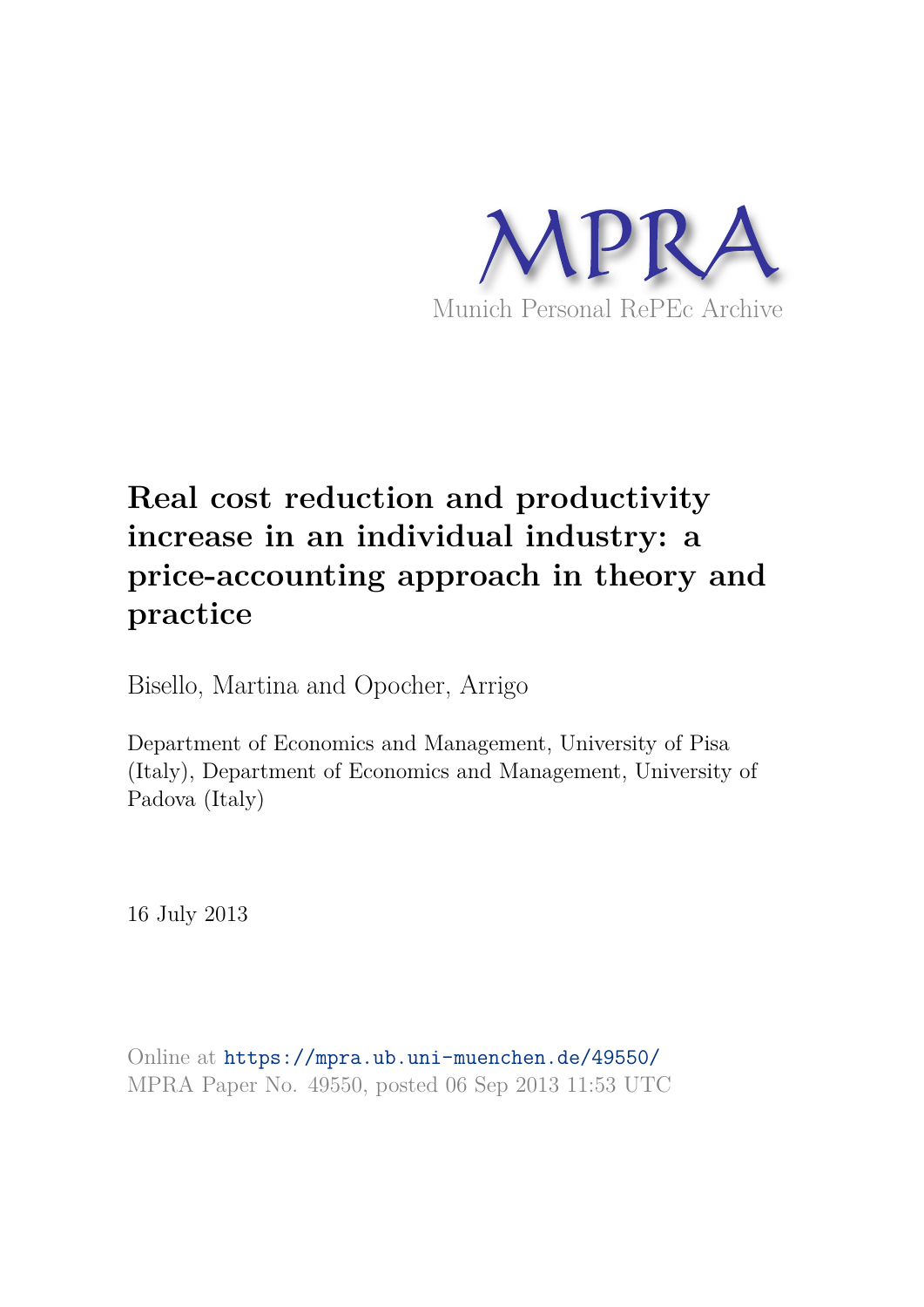### **Real cost reduction and productivity increase in an individual industry: a price-accounting approach in theory and practice**

Martina Bisello<sup>1</sup> and Arrigo Opocher<sup>2</sup>

#### **1. Introduction**

 $\overline{a}$ 

The technological roots of wage developments are widely recognized (e.g. Acemoglu, 1999, Card and DiNardo, 2002, Autor, Katz and Kearney, 2006). There is also wide awareness of the 'acceleration in the IT price decline' (Jorgenson, Ho and Stroh, 2005, p. XVIII; see also Autor, Katz and Kearney, 2006, p. 192) and its importance for IT using industries; this decline is obviously traced back to an acceleration of productivity increase in IT producing industries.

Yet the available measures of productivity increase in an individual industry are based not on observable price developments, but on observable input and output developments, according to the growth-accounting logic of Total Factor Productivity. For example, the EU KLEMS indexes of prices are calculated 'ex post', on the basis of quantity indexes, which in turn are built on original sources (see Timmer et al., 2007, p. 17-18). It is quite artificial, then, to think of cost reduction, real wage increase and relative price adjustments via TFP accounts. Harberger (1998), just to consider a notable example, defined Real Cost Reduction (*RCR*) at the industry level as *TFP times* the share of value added in that industry (1998, p. 4). But can we not calculate it *directly* from original data on prices and factor compensation? Can we, perhaps, extract a rate of productivity increase from such data? This paper shows that, in principle, we can; we also provide an illustration of the data sets required, of the qualitative results that can be obtained, and of some practical problems that need to

<sup>&</sup>lt;sup>1</sup> Department of Economics and Management, University of Pisa (Italy). Email: martina.bisello@for.unipi.it

<sup>&</sup>lt;sup>2</sup> Department of Economics and Management, University of Padua (Italy). Email: **arrigo.opocher@unipd.it**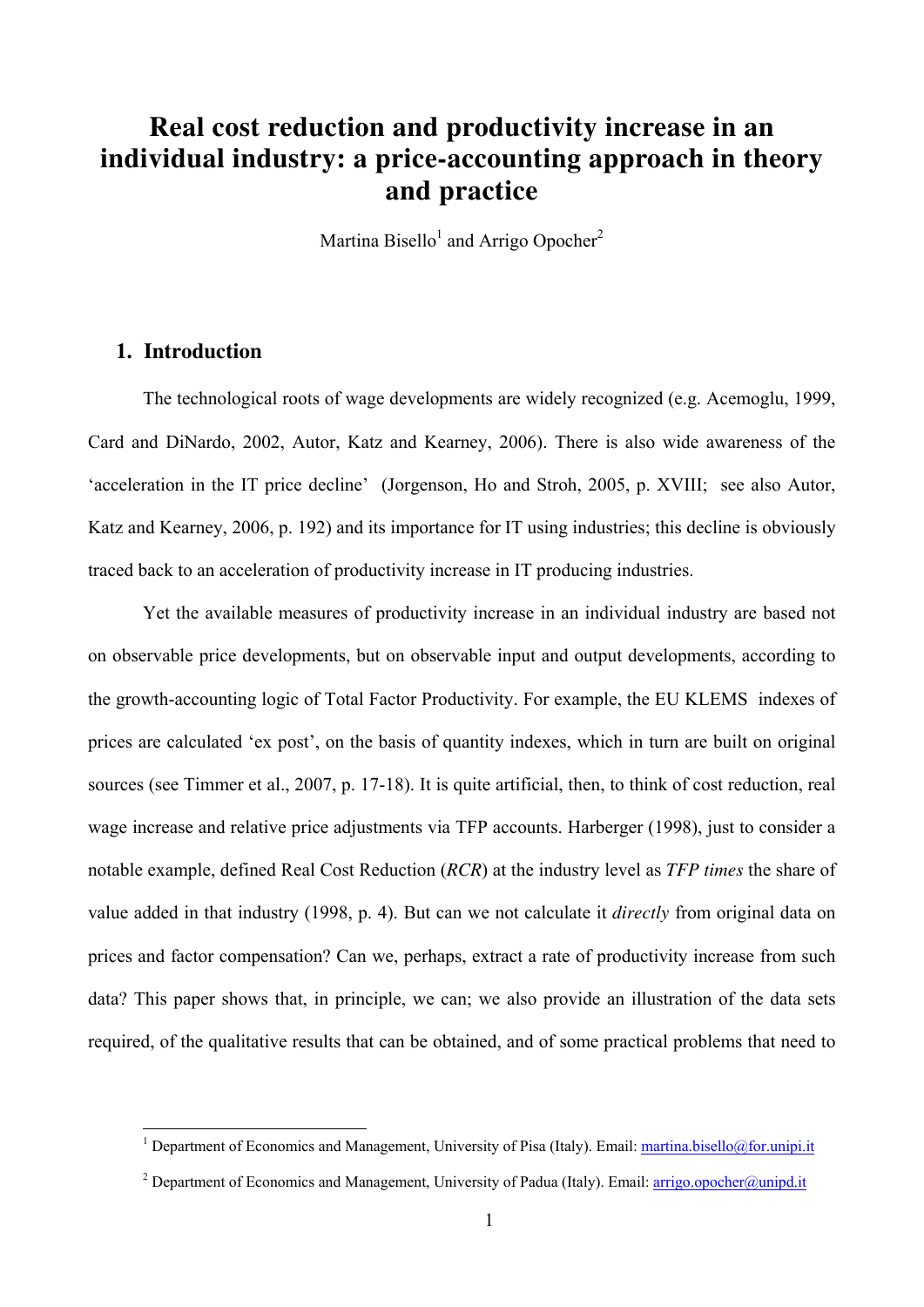be solved in order to extend the analysis and to compare its quantitative results with those of conventional industrial *TFP* analysis.

In Section 2 we define the industrial *RCR* and the industrial rate of productivity increase (*RPI*) for a simplified case, and present the basic methodology for extracting them from real wage change, relative price change and taxation change; in Section 3 we introduce some 'real world' complications; in Section 4 we apply the method to two selected British industries for 1998-2007; Section 5 concludes.

#### **2. Real Cost Reduction and its components. A simple case**

Let us consider an industry formed by identical firms characterized by constant returns to scale; they produce a single output by means of skilled and unskilled labour, (labelled *s* and *u* , respectively), and an intermediate input, labelled *i*. For simplicity, we ignore in this Section the presence of fixed capital and assume that the intermediate input is imported at internationally given terms of trade and attracts no interest allowances. In such an industry, all value added consists of wages. Our crucial assumption is that, by competition, each firm earns *net maximum profits of zero*. We remark that this assumption is made also in the growth-accounting literature, but its implications can be worked out more explicitly and with more insight by drawing attention on the 'price side'.

We describe each firm by its *unit cost function*, homogeneous of degree one in input prices. Let the wages paid by the firm (inclusive of the tax wedge) be  $w_s$ ,  $w_u$ , and let the price paid for the intermediate input be  $(1+t_i)p_i$ , where  $t_i$  is an excise tax. Finally, let *T* be a shift parameter representing technical change. The unit cost function will therefore be  $c(w_s, w_u; (1+t_i)p_i; T)$ . Now let  $p$  be the output price; for simplicity we assume that no tax is levied on output. Maximum profits are null when

$$
p = c(ws, wu; (1+ti)pi; T)
$$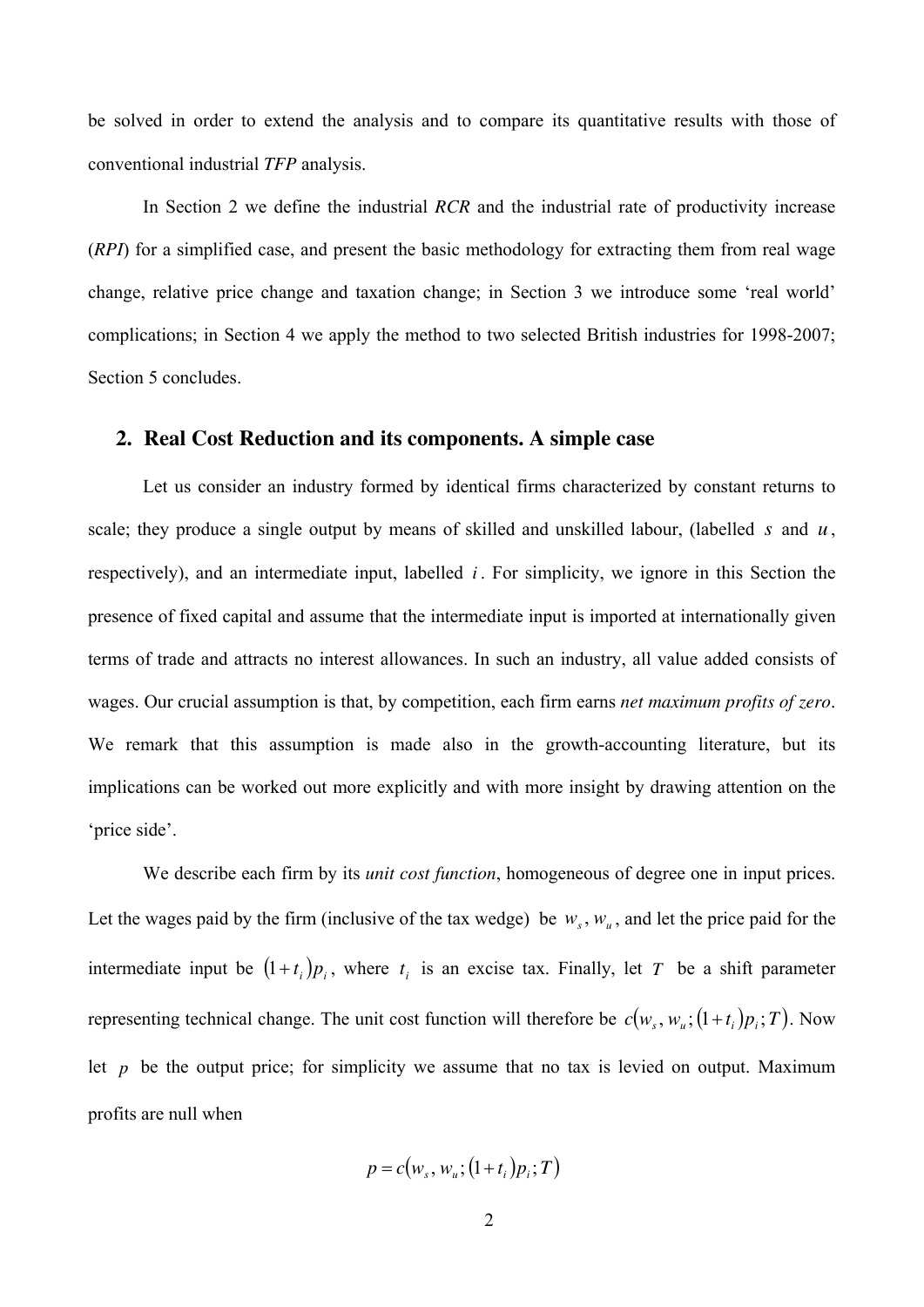By the homogeneity properties of  $c( )$ , we may hereon reinterpret all input prices as *output deflated*, obtaining

$$
1 = c(w_s, w_u; (1 + t_i)p_i; T)
$$
 (1)

Notice that, by Shephard's Lemma, we have

$$
l_{s,u} = \frac{\partial c}{\partial w_{s,u}}, \ a_i = \frac{\partial c}{\partial [(1+t_i)p_i]}
$$
 (2)

as the cost minimizing use *per unit of output* of the two types of labour and of the intermediate input, respectively.

By (1) and (2), we have  $1 = w_s l_s + w_u l_u + (1 + t_i) p_i a_i$ . Therefore we can express  $w_s l_s$  etc. as the *shares* of the different inputs on total cost. It simplifies notation if we set

$$
w_s l_s = v_s
$$
;  $w_u l_u = v_u$ ;  $(1 + t_i) p_i a_i = v_i$ .

Differentiating (1) and taking (2) into account, we have

$$
0 = v_s \frac{dw_s}{w_s} + v_u \frac{dw_u}{w_u} + v_i \left[ \frac{dp_i}{p_i} + \frac{dt_i}{(1+t_i)} \right] + \frac{\partial c}{\partial T} dT \tag{3}
$$

The rate of cost *reduction* at constant input prices and at constant taxation, is our rate of productivity increase, *RPI*. Let  $-(\partial c/dT)dT = RPI$  hereon. Now we may sensibly define the industrial *real cost reduction* (*RCR*), borrowing Harberger's terminology, as

$$
RCR = -v_i \left[ \frac{dp_i}{p_i} + \frac{dt_i}{(1+t_i)} \right] + RPI \tag{4}
$$

We distinguish between three distinct 'sources' or 'components' of *RCR*: a 'relative price component',  $-v_i(dp_i/p_i)$ , a 'taxation component',  $-v_i(dt_i/(1+t_i))$  and a 'productivity increase component', *RPI*. It goes without saying that a negative component makes for a real cost *increase*.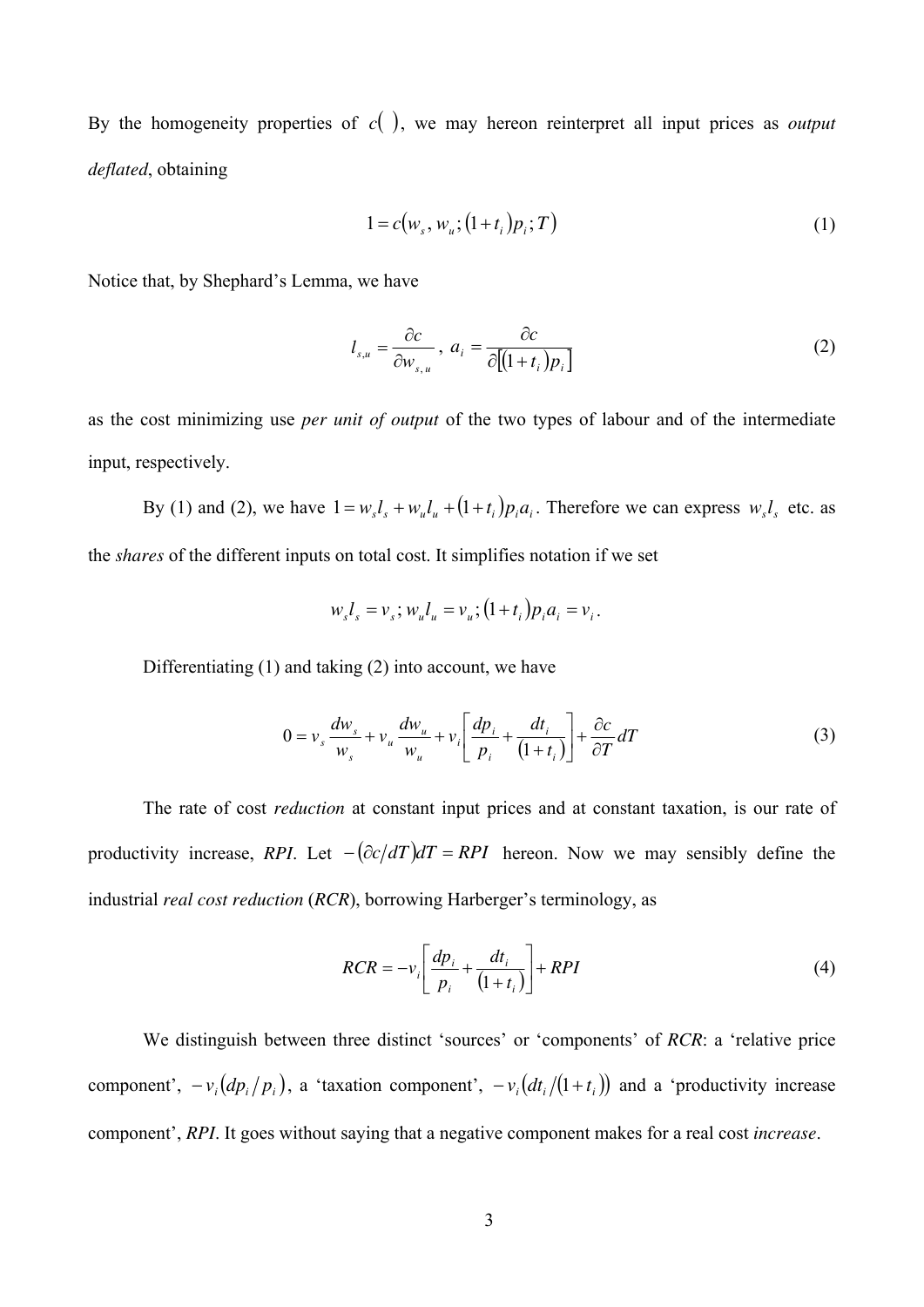The other side of *RCR* is an increase of the real (i.e. output-deflated) wages. Specifically, we have, by  $(3)$ 

$$
RCR = v_s \frac{dw_s}{w_s} + v_u \frac{dw_u}{w_u}
$$
 (5)

Equation (5) represents the 'outcome' of *RCR* in terms of an increase in a weighted sum of the two real wages. This is an immediate consequence of the zero-profit condition, under competition.

A geometrical interpretation of (5) is useful. Treating  $p_i$ ,  $t_i$  and  $T$  as given parameters, we obtain from (1) what may be called the 'industrial real wages frontier', i.e. the possible real wages paid by the firm, subject to the zero-profit condition. A change in the parameters determines, of course, a shift of the frontier itself, which can be decomposed according to equation (3).

When  $\left( \frac{dw_s}{w_s} \right) = \left( \frac{dw_u}{w_u} \right)$ , *RCR* is simply a measure of the expansion (contraction) of the frontier on a given ray, equal to this common proportional rate of increase multiplied by the share of value added. But nothing guarantees that an exogenous change is neutral with respect to  $w_s/w_u$ ; for instance, skill biased technical change is known to modify the relative wages of skilled and unskilled labour. In such a case, a shift of the frontier is accompanied by a movement on it and one should distinguish between *RCR* and a change in distribution and do that *for any discrete change*. (The reader would certainly notice the analogy between this problem and the problem of distinguishing between *TFP* and a change in input intensity in the framework of growth accounting. An early hint at the 'duality' between measures of productivity increase derived, respectively, from cost functions and production functions is in McCloskey, 1968, p. 290, n. 3; a formal analysis is in Opocher, 2009; see also Opocher, 2010).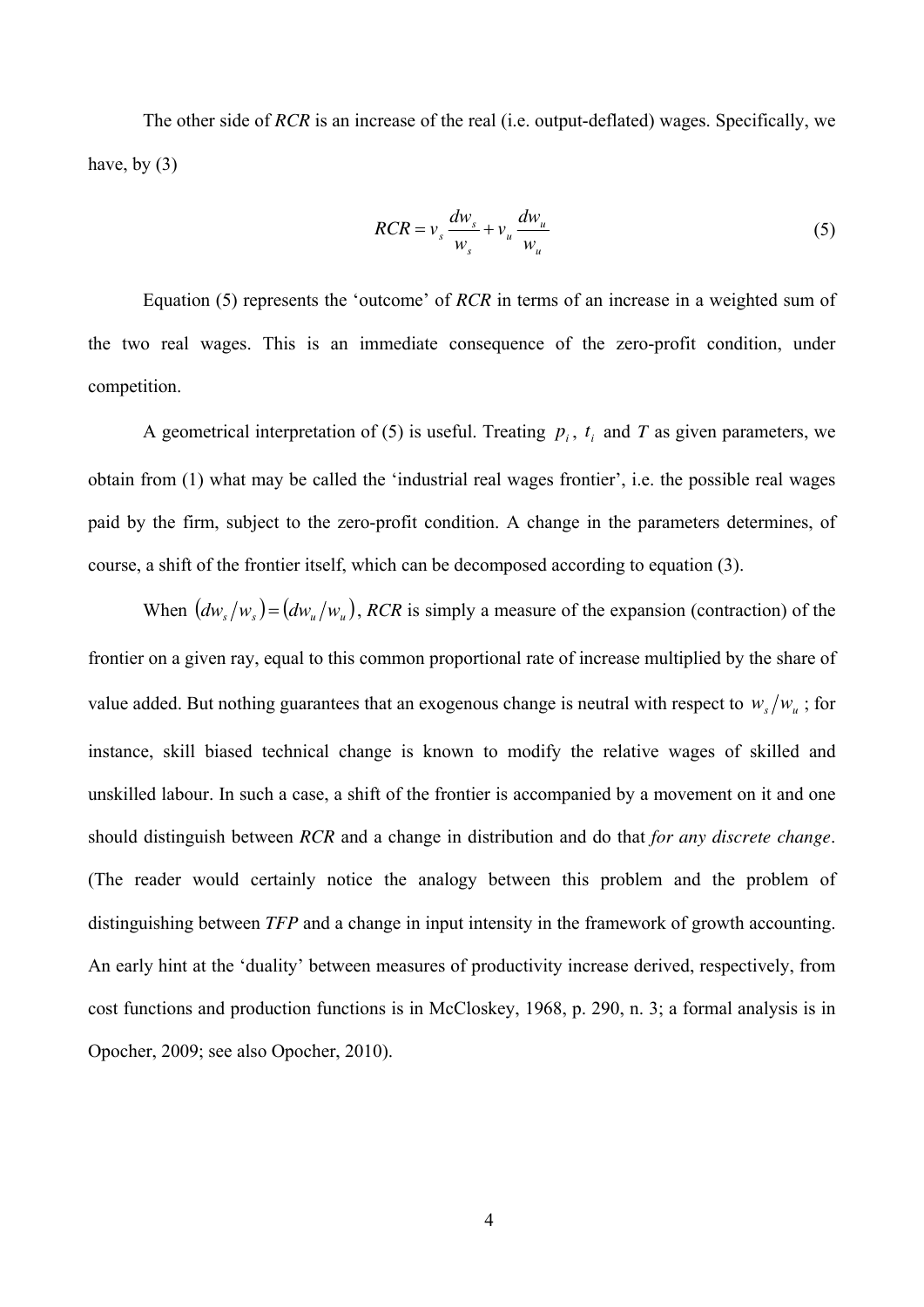

Figure 1 – *Distinguishing between a shift of the frontier and a movement on it* 

Let an initial pair  $(w_s^0, w_u^0)$  be at point  $P_0$  in Figure 1, and a second pair  $(w_s^1, w_u^1)$  be at point *P*<sub>1</sub>. It will be noted that, by (1) and (2), the slope of the tangent to the frontier at *P*<sub>0</sub> is  $-(l_u^0/l_s^0)$  and its intercept with the  $w_s$  axis is  $((v_s^0 + v_u^0)/l_s^0)$ . The two pairs differ *both* in the values of the real wages and in the proportions between them. We can find, however, a hypothetical pair  $(w_s^0, w_u^0)$  at point  $P_{01}$  which is a linear approximation of changing proportions along the initial frontier. Now let  $\boldsymbol{0}$  $\Delta w_{s,u} = w_{s,u}^1 - w_{s,u}^0$ . It can be easily shown that

$$
RCR = v_s^0 \frac{\Delta w_s}{w_s^0} + v_u^0 \frac{\Delta w_u}{w_u^0} = (v_s^0 + v_u^0) \frac{w_{s,u}^1}{w_{s,u}^{01}}
$$

That is, for *any* discrete variation in the real wages, *RCR* as defined by (5) still approximates the radial expansion of the frontier multiplied by the share of value added.

Turning now back to (4), it is clear that  $\left(\frac{\partial C}{dT}\right)$  is not observable; however *RPI* can be calculated from observable data. For discrete variations, we have

$$
RPI = v_s^0 \frac{\Delta w_s}{w_s^0} + v_u^0 \frac{\Delta w_u}{w_u^0} + v_i^0 \left[ \frac{\Delta p_i}{p_i^0} + \frac{\Delta t_i}{(1 + t_i^0)} \right]
$$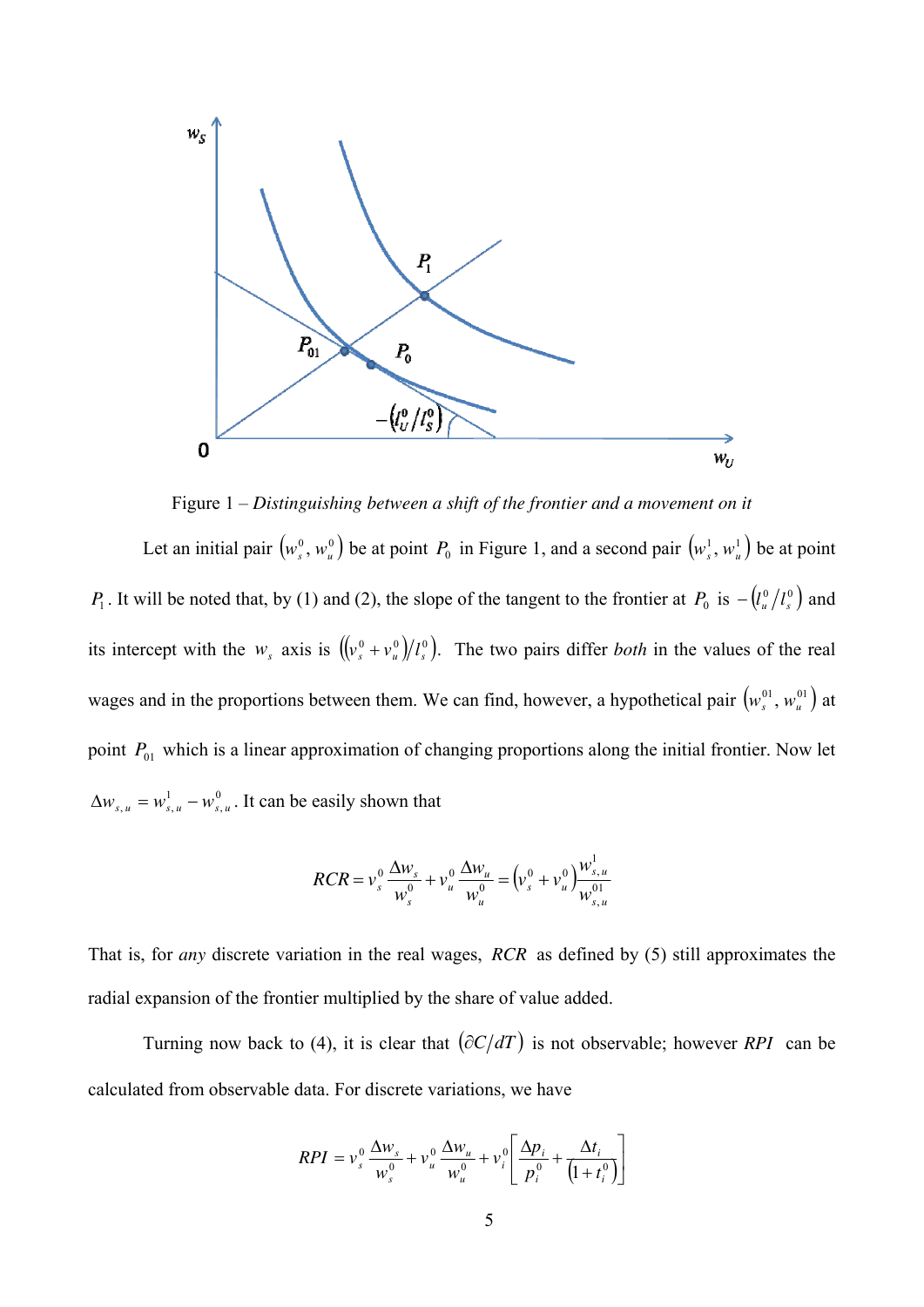If the sum in the square brackets is negative (the intermediate input, at the buyer's price, is becoming relatively cheaper) then *RPI* is the part of *RCR* not accounted for by this source of cost reduction; if it is positive, then *RPI exceeds RCR* by the amount of real cost *increase* brought about by the increasing intermediate input price.

#### **3. Some extensions**

The above analysis assumed constant returns to scale. We may remark, however, that only *local*, not 'global', constant returns, are needed. In fact, we may reinterpret  $c()$  as an *indirect average cost function* (see, e.g., Silberberg, 1974, p. 735; also Steedman, 1998), calculated at the bottom of a U-shaped average cost curve, and the argument would run as in the case of strictly constant returns, the only difference being that we could determine the long-run output level of the firm as a function of all the parameters and the real wages.

It is not difficult to introduce a positive and variable rate of interest (*r* ) on circulating capital. The rental price of the commodity input becomes  $(1 + r)(1 + t_i)p_i$  and this replaces  $(1 + t_i)p_i$ in (1) and (2). The share of the intermediate input *including interest* is  $v_i = (1 + r)(1 + t_i)p_i a_i$ . Equation (3) becomes

$$
0 = v_s \frac{dw_s}{w_s} + v_u \frac{dw_u}{w_u} + v_i \left[ \frac{dr}{(1+r)} + \frac{dt_i}{(1+t_i)} + \frac{dp_i}{p_i} \right] - RPI
$$
 (3')

Equation (4) remains unaffected, while (5) becomes

$$
RCR = v_s \frac{dw_s}{w_s} + v_u \frac{dw_u}{w_u} + v_i \frac{dr}{(1+r)}
$$
(5')

Of course, the frontier now becomes a 'real wage-rate of interest frontier'; but is has very similar properties as the two-dimensional frontier discussed in the previous Section. In particular, we notice that  $\partial c/\partial r = (1+t_i)p_i a_i$ , which is the value of the intermediate input per unit of output (at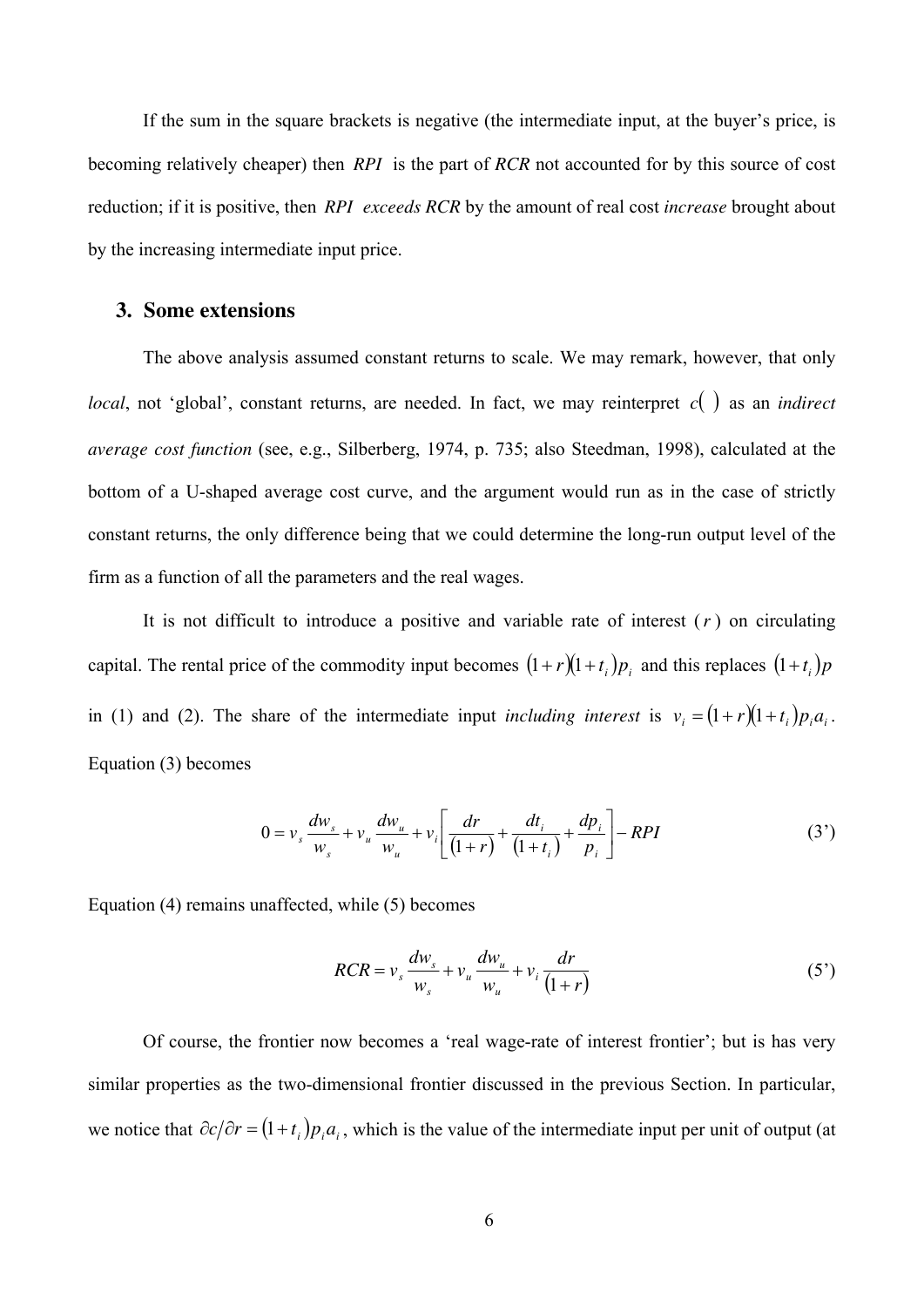the purchaser's price). It follows that, for discrete changes, (5') still approximates the expansion of the frontier on a ray.

Similar reasoning can be referred, *under highly simplifying assumptions*, to interest on fixed capital. Let us assume that the industry uses only one durable capital good, subject to a geometric rate of depreciation  $\delta$  (as assumed in Jorgenson, Ho and Stiroh, 2005, Chapter 5). Denoting by  $p_k$ the (parametric) price of the capital good and by  $k$  its cost minimizing use per unit of output, the 'real' annuity per unit of output (equal to the share of property compensation) will be  $v_k = (\delta + r)p_k k$ . For simplicity, we make the heroic assumption that both  $\delta$  and  $p_k$  are not only

parametric but also constant; moreover, contrary to the previous paragraph, we assume that no interest allowance is charged on the *intermediate* input. Reformulating the unit cost function with the inclusion of the rental price of fixed capital,  $(\delta + r)p_k$ , and noting that  $(\partial c/\partial r) = p_k k$ , (3) now becomes

$$
0 = v_s \frac{dw_s}{w_s} + v_u \frac{dw_u}{w_u} + v_k \frac{dr}{(\delta + r)} + v_i \left[ \frac{dp_i}{p_i} + \frac{dt_i}{(1 + t_i)} \right] - RPI
$$
 (3'')

By the assumption of constant  $\delta$  and  $p_k$  (4) remains the same, while (5) becomes

$$
RCR = v_s \frac{dw_s}{w_s} + v_u \frac{dw_u}{w_u} + v_k \frac{dr}{(\delta + r)}
$$
(5'')

Everything we said so far is subject to the condition that  $p_i$  and  $p_k$  are completely independent of the changes taking place in the industry under consideration, as if the latter belonged to a small open economy facing given terms of trade. Removing this assumption would introduce much more substantial complications, of course. For the relative prices could no longer be treated parametrically: if the input-producing industries, too, make maximum profits of zero, then a change in wages and/or the rate of interest would naturally modify the relative commodity price(s) via changes in relative unit costs. Moreover, taxation changes and productivity increase in *other*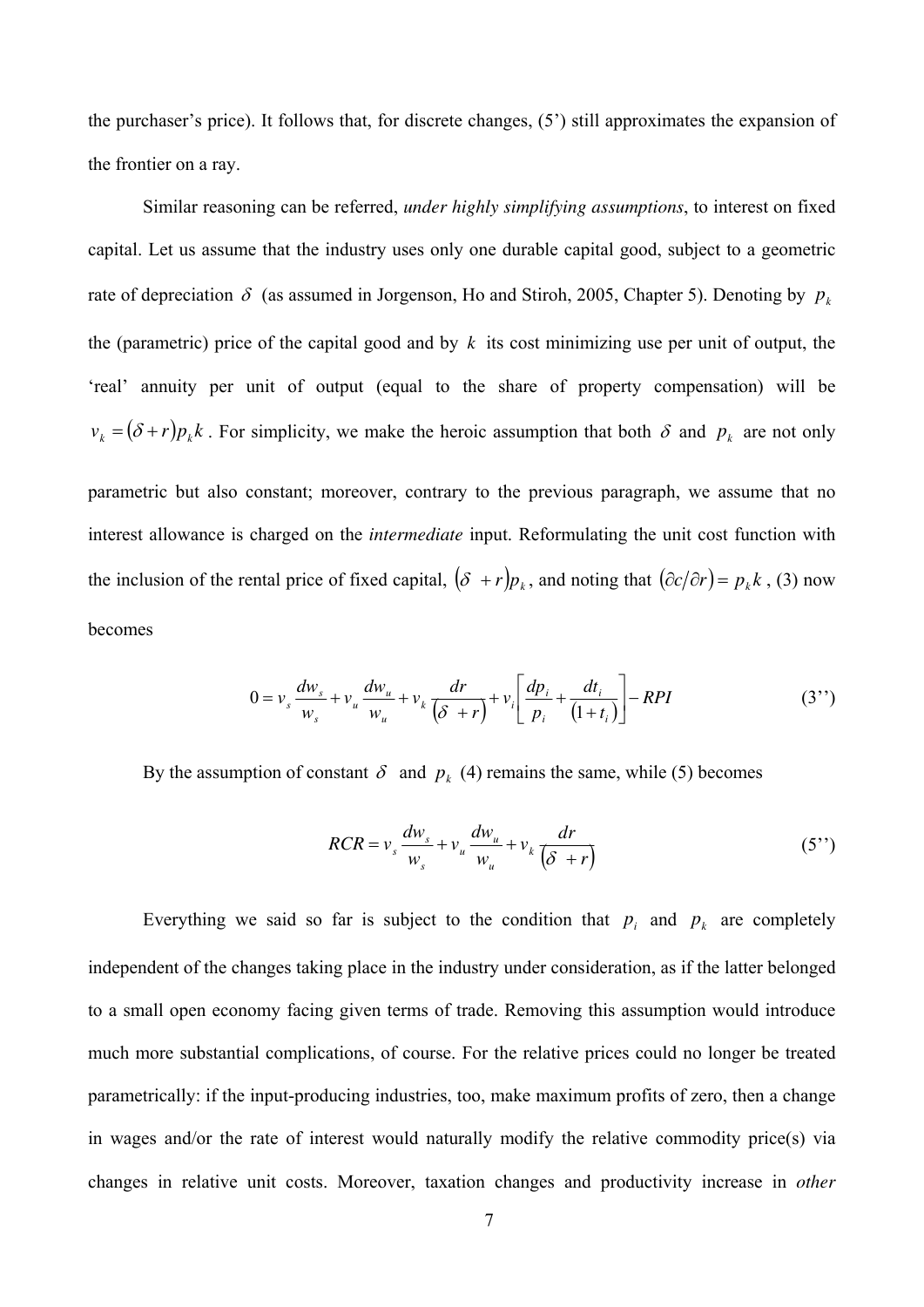*industries* would have an independent effect on relative prices; and so on. It would be beyond the scope of this paper, however, to take all this into account. We shall limit ourselves, therefore, to a simplified framework in which competition exerts its full effects on the industry under consideration, by eliminating profits or losses, in the presence of shocks either internal or external to the industry, but the industry itself does not feed back to the other industries. Apart from noting that this practice is not uncommon in industry-level empirical studies, including *TFP* accounts, we justify the above assumption on the ground of the necessary gradualness and simplicity in conveying some new ideas. The reader wishing to envisage some implications of a fuller analysis (albeit restricted to circulating capital) is referred to Opocher and Steedman (forthcoming, Chapters 7-9).

#### **4. An empirical illustration**

We now present some results from the application of the price accounting methodology described in the previous Sections. This exercise has the primary purpose to illustrate our approach for some selected industries.

We derive the following empirical specification of (3<sup>''</sup>):

$$
\sum_{i} \left( \frac{dw_i}{w_i} \right) v_i + \left( \frac{dr}{\delta + r} \right) v_k = -\sum_{i} \left( \frac{dp_i}{p_i} \right) v_i - \sum_{i} \left( \frac{dt_i}{1 + t_i} \right) v_i + RPI \tag{6}
$$

where the subscript  $l = s, u$  denotes the two types of labour input (skilled and unskilled) and  $i = g, e, s$  refers to the category of intermediate inputs (intermediate goods, energy and services).  $w_l$  and  $p_i$  denote the hourly wage and the producer price index of intermediate inputs, respectively, *as deflated* using the industrial producer price index ( *PPI* , for later reference): they have therefore the nature of 'relative' or 'real' prices in terms of the industrial output. Wages are industry-specific, while the price of each kind of intermediate input is assumed to be identical across industries. The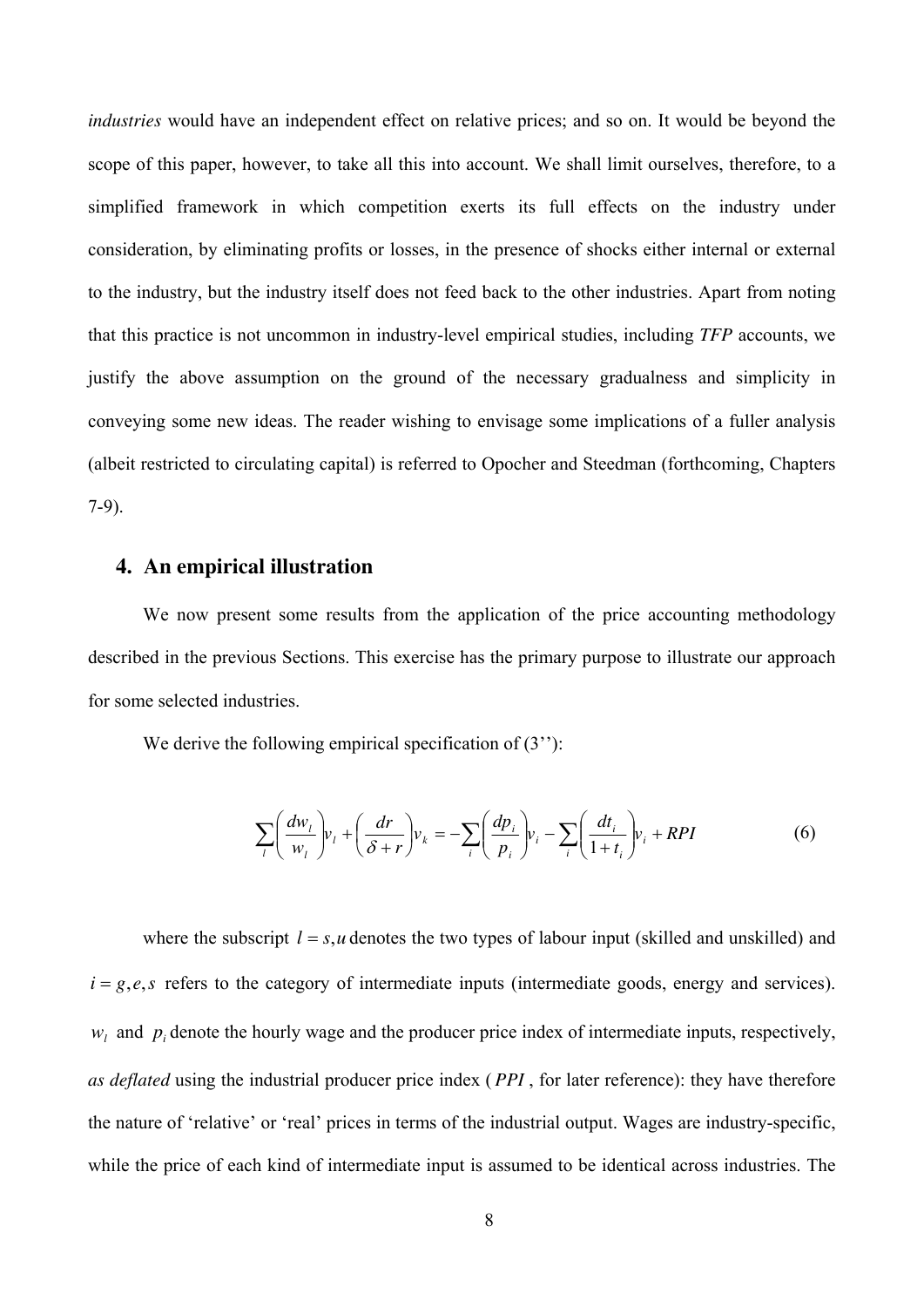time and industry subscripts have been omitted for simplicity. The real rate of interest  $r$  is calculated on long-term maturity corporate bonds and is given by:

$$
r = \rho - \frac{dPPI}{PPI}
$$

where  $\rho$  is the nominal interest rate at time t and  $dPPI/PPI$  is the growth rate of the industryspecific producer price index between  $t-1$  and  $t$ . Finally, as in the previous Sections,  $\delta$  is the capital depreciation rate,  $t_i$  is the tax rate on intermediate products and  $RPI$  denotes the industry rate of productivity increase.

The terms on the left-hand side of equation (6) represent the outcomes of *RCR* (labour and capital compensations), while those on the right-hand side denote the sources of *RCR* (terms of trade effects, taxation effects and rate of productivity increase). Following Jorgenson, Ho and Stiroh (2005), all the observable terms are weighted by a two-period average value share of the input in the nominal value of the output. At each time *t* the value shares of labour and intermediate inputs are defined as:

$$
v_i = \frac{w_i H_i}{pQ}; v_i = \frac{p_i A_i}{pQ},
$$

where  $w_l H_l$  is the labour compensation,  $p_i A_i$  is the value of intermediate inputs at purchaser's prices and *pQ* is the value of the output at 'basic prices' (i.e. inclusive of the subsidies received by the producer) . Under the assumption of (local) constant returns to scale, the capital share is derived as  $v_k = 1 - v_l - v_i$ . It need hardly be said that, by abuse of notation,  $v_l$ ,  $v_i$ ,  $v_k$  here do *not* denote *twoperiod moving averages* as in (3) to (6).

The analysis is referred to the United Kingdom over the period 1998-2007. This limited time span is due both to constraints in the data availability of the service producer price index<sup>3</sup> and to the exclusion, for obvious reasons, of the years of the Great Recession. We select two industries from the manufacturing sector, classified according to the NACE nomenclature of economic activities:

<sup>&</sup>lt;sup>3</sup> We thank the Office for National Statistics (ONS) for making the data available.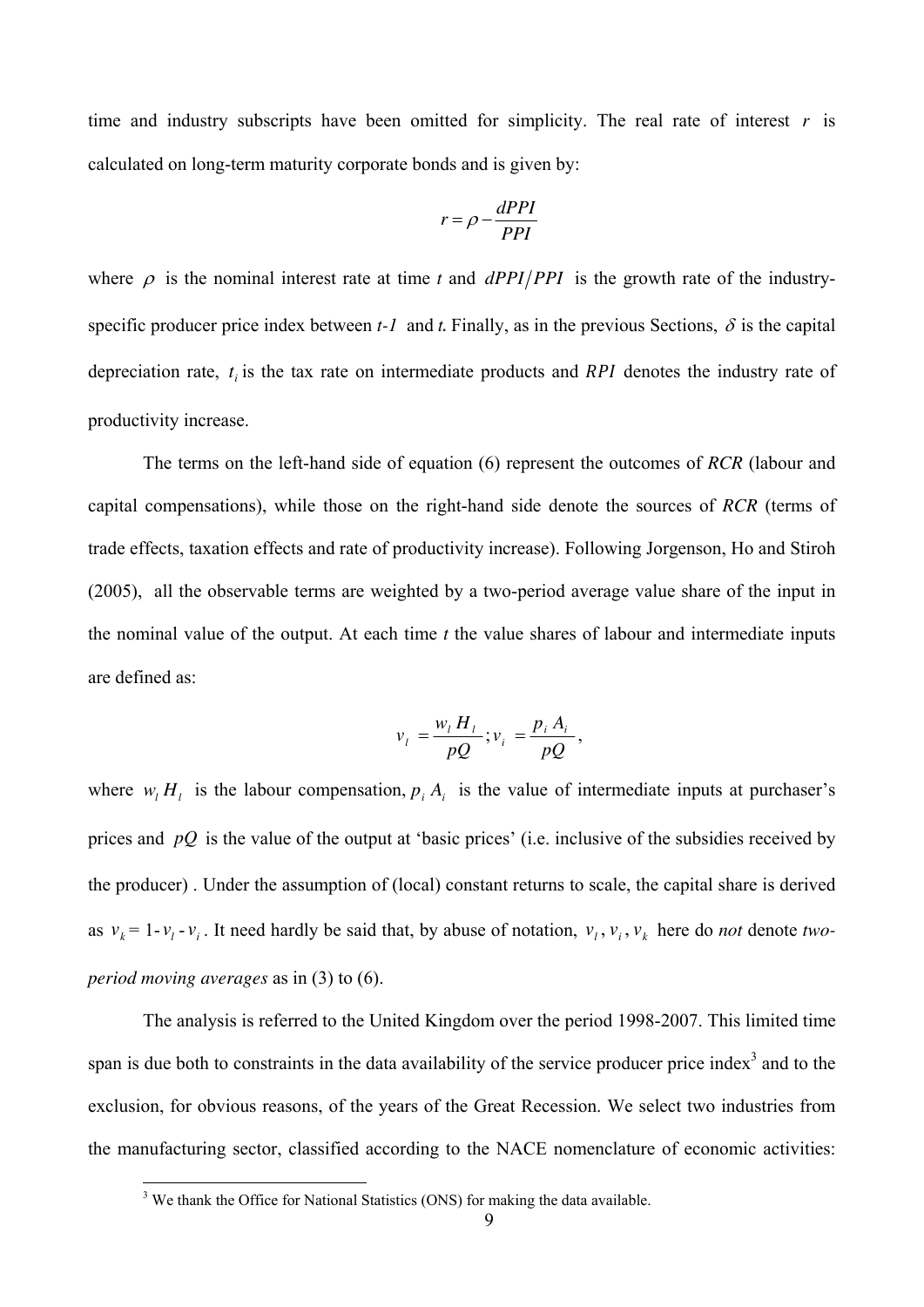manufacture of electrical and optical equipment (subsection DL) and the manufacture of transport equipment (subsection DM) (the divisions which belong to these subsections are shown in the Appendix). In order to emphasize the role of the intermediate inputs and of the change in their relative price, we have selected two industries in the manufacturing sector among those with the highest level of intermediate consumption in the initial years.

Our data come from different sources. From Eurostat we obtain the number of employed individuals aged 16-64 by industry. We then derive the number of employed by labour type by estimating the proportion of skilled and unskilled workers in each industry at each time period using data from the UK Labour Force Survey (LFS)<sup>4</sup>. Skilled workers are defined as those who attained a first or second stage of tertiary education (level of 5 or 6 of the International Standard Classification of Education, ISCED). The LFS is also used to estimate average hourly wages and average annual hours worked by labour type at the industry level, which in turn are used to compute the labour compensation.

From the World Input-Output Database (WIOD) we obtain the use tables for the UK. These are matrices by product and industry which allow to analyse in detail the use of industrial intermediate consumption (see Timmer et al., 2012). For the two industries under consideration, we derive the time series of the output at basic prices, products used as intermediate inputs, and net taxes on these products (taxes minus subsidies). Following the same distinction that EU KLEMS accounts make, we group intermediate inputs into three categories: intermediate goods ('materials'), energy and services.

Data on the industrial producer price index  $(PPI)$  in the manufacture of electrical and optical equipment and the manufacture of transport equipment are derived from the Eurostat database. This index, which is available only for some selected activities<sup>5</sup>, measures changes in the prices of products from the point of view of the manufacturer. The *PPI* is also computed by Main Industrial

 4 We thank the UK Data Archive for making the data available.

<sup>&</sup>lt;sup>5</sup> Mining and quarrying (Section C), Manufacturing (Section D); Electricity, gas and water supply (Section E) of the NACE classification.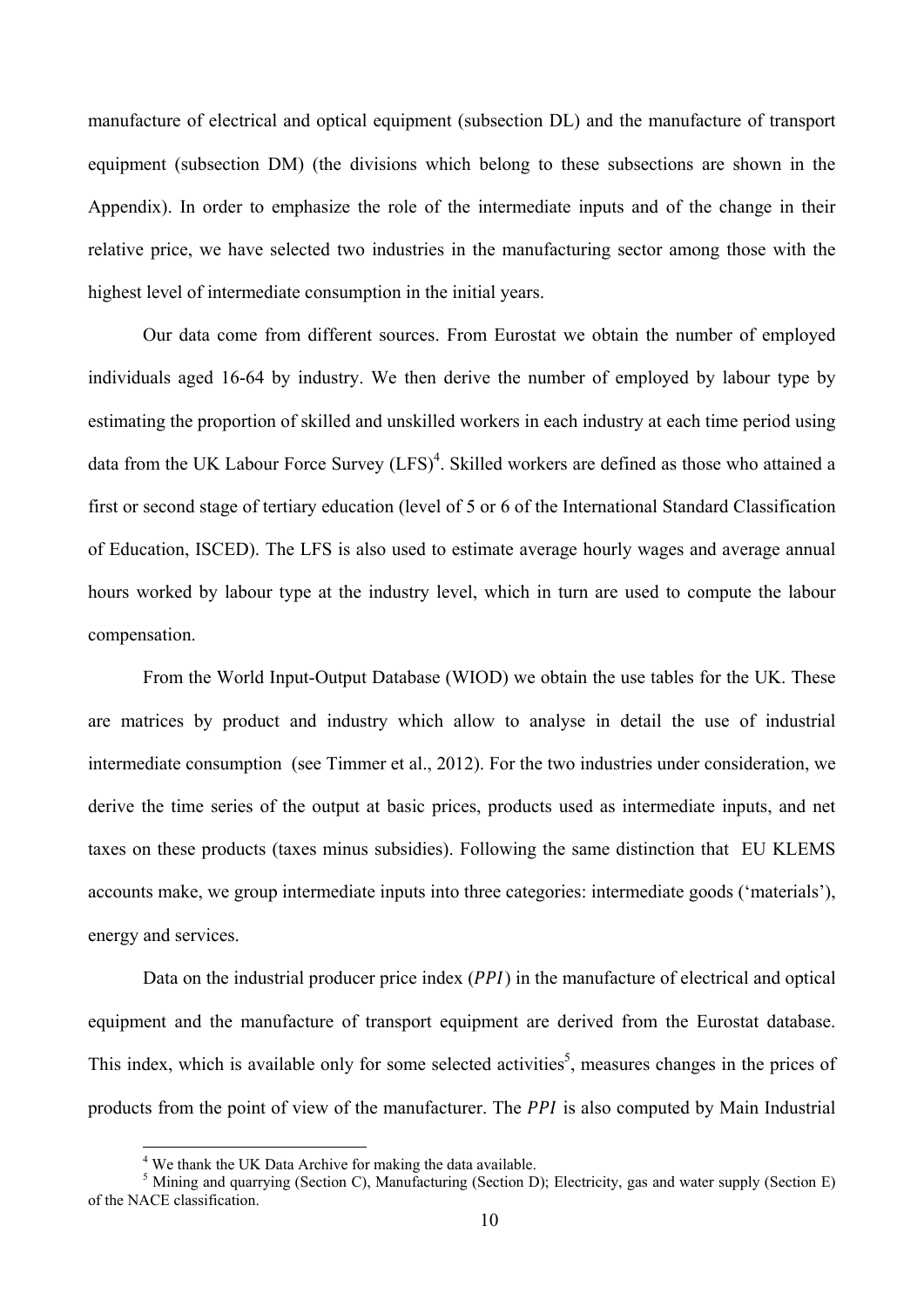Groupings (MIGs). We use the price index of the MIG "Intermediate goods" to measure price changes of the namesake category. From the Organization for Economic Co-operation and Development (OECD) database we derive the time series of the producer price index for the MIG "Energy", while the Office for National Statistics (ONS) provided us with data on the service producer price index.

Next, from the FRED (Federal Reserve Economic Data) of the Federal Reserve Bank of St. Louis we derive data on US corporate bonds with remaining term to maturity greater than or equal to 10 years and less than 15 years<sup>6</sup>. We take this value as a proxy of international bond market conditions.

Finally, we set the depreciation rate  $\delta$  equal to 0.15. This choice is based on the geometric depreciation rates by asset type employed in Jorgenson, Ho and Stiroh (2005, Chapter 5). Some ICT assets, such as computers equipment and software, have a very high depreciation rate (0.315) compared to those non-ICT, such as metalworking machinery (0.1225) or special industry machinery, n.e.c<sup>7</sup> (0.1031). Other assets, such as industrial buildings, present as expected even smaller numbers (0.0314). In the absence of aggregate values at the industry level, we deem that 0.15 is a reasonable average, although results under alternative scenarios will be also considered.

Some broad stylized facts can be inferred from the change over time of the main variables in the two industries (Table 1). Over the entire period, the nominal hourly wages of unskilled labour increased at about the same rate (nearly 45%) in the two industries, whereas the nominal hourly wages of skilled labour increased some 32% in the electrical and optical industry and some 47% in the transport industry; the real burden of interest on fixed capital decreased in both industries, (albeit at different rates); the nominal prices of all intermediates (and notably energy) increased; finally taxation changes have been broadly neutral in both industries, and perhaps more favourable in the transport industry. At the same time, the producer price index of the first industry *fell* some

 $\overline{a}$ 

<sup>&</sup>lt;sup>6</sup> We consider the time series of the "BofA Merrill Lynch US corporate 10-15 year effective yield".

<sup>7</sup> Not elsewhere classified.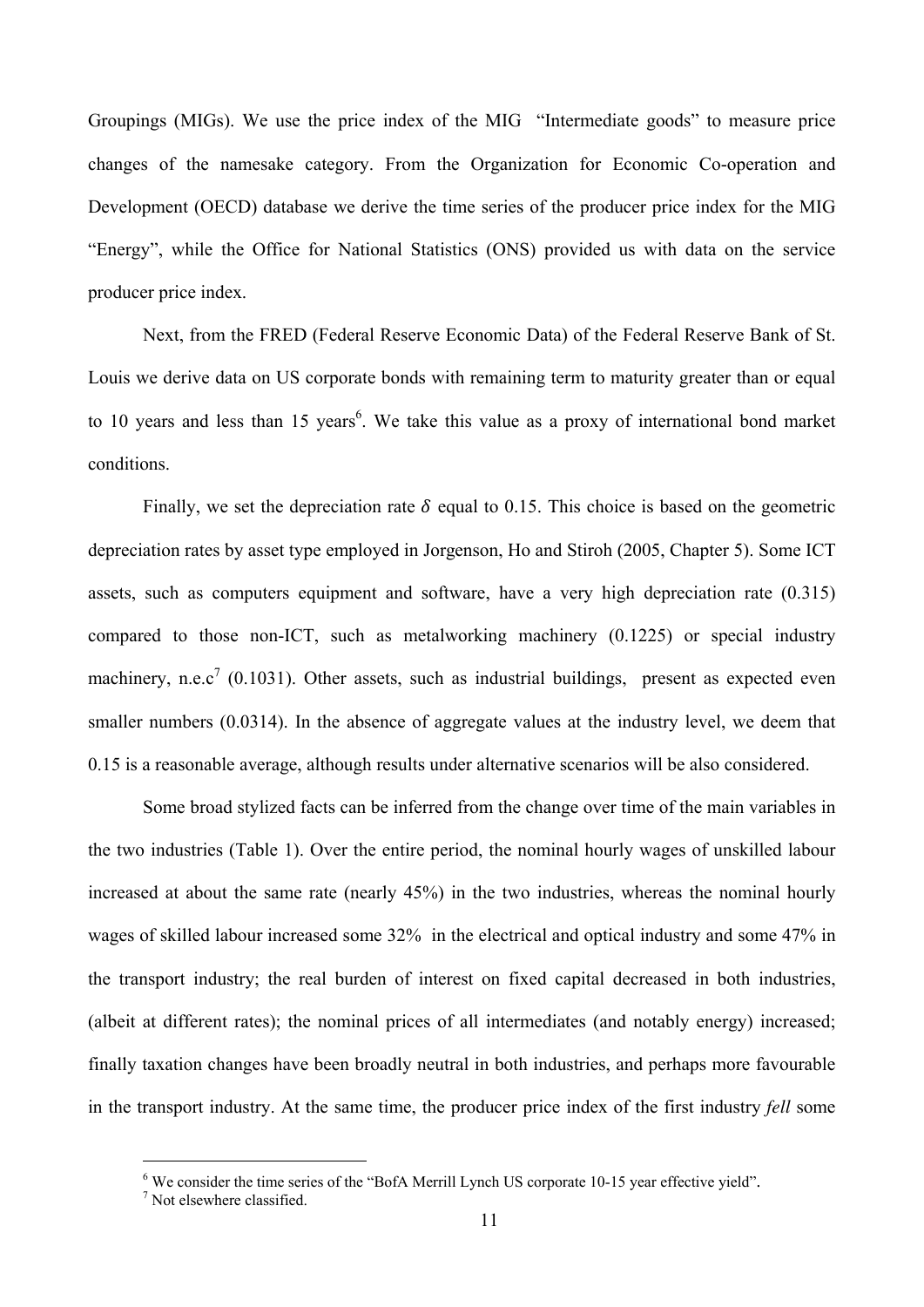33% and that of the second industry remained roughly flat. It follows that i) both industries were able to pay increasing real wages and increasing real intermediates' prices; ii) such an increase was (much) bigger in the first industry; iii) the price index of electrical and optical equipment, fell relative to that of transportation equipment. These broad facts suggest that a) there should have been some productivity increase in both industries, and b) the rate of productivity increase should have been higher in the first industry than in the second.

In order to calculate the two rates of productivity increase, one should weight each percentage change in 'real' prices, wages and interest by their respective shares in total cost, according to the conceptual framework developed in Sections 2 and 3. Such shares reflect the structure of costs in the two industries and its evolution though time. Table 2 displays the twoperiod moving average of such shares; we note that the share of skilled labour has a marked tendency to increase in both industries and that of capital has a marked tendency to decrease, the other shares remaining broadly constant.

In Table 3 we organize the *weighted* percentage change of all variables in the two groups of 'outcomes' and 'sources' of Real Cost Reduction. The definition of the rate of productivity increase as a residual guarantees consistency of the two groups. Over the entire period, the substantial outcome of *RCR* is in terms of labour compensation, whereas intermediates have been a *negative* source, making for real cost *increase* (to a higher rate in the electrical and optical industry): this is why *RPI* exceeds *RCR* in both industries and notably in the electrical and optical industry*.* Our calculations also confirm a (much) greater *RPI* in the electrical and optical industry.

Table 4 compares *RPI* values in the baseline case ( $\delta = 0.15$ ) with two alternative scenarios  $(\delta = 0.10$  and  $\delta = 0.20$ ). As the reader will note, in most of the cases the differences are very small. The last two columns report the *TFP* estimates, both output and value added based, from EU KLEMS data<sup>8</sup>. In some years *TFP* growth is negative for both industries, a figure which is

 $\overline{a}$ 

<sup>&</sup>lt;sup>8</sup> TFP output based growth is derived from March 2008 release; TFP value added based growth is taken from November 2009 release, updated March 2011.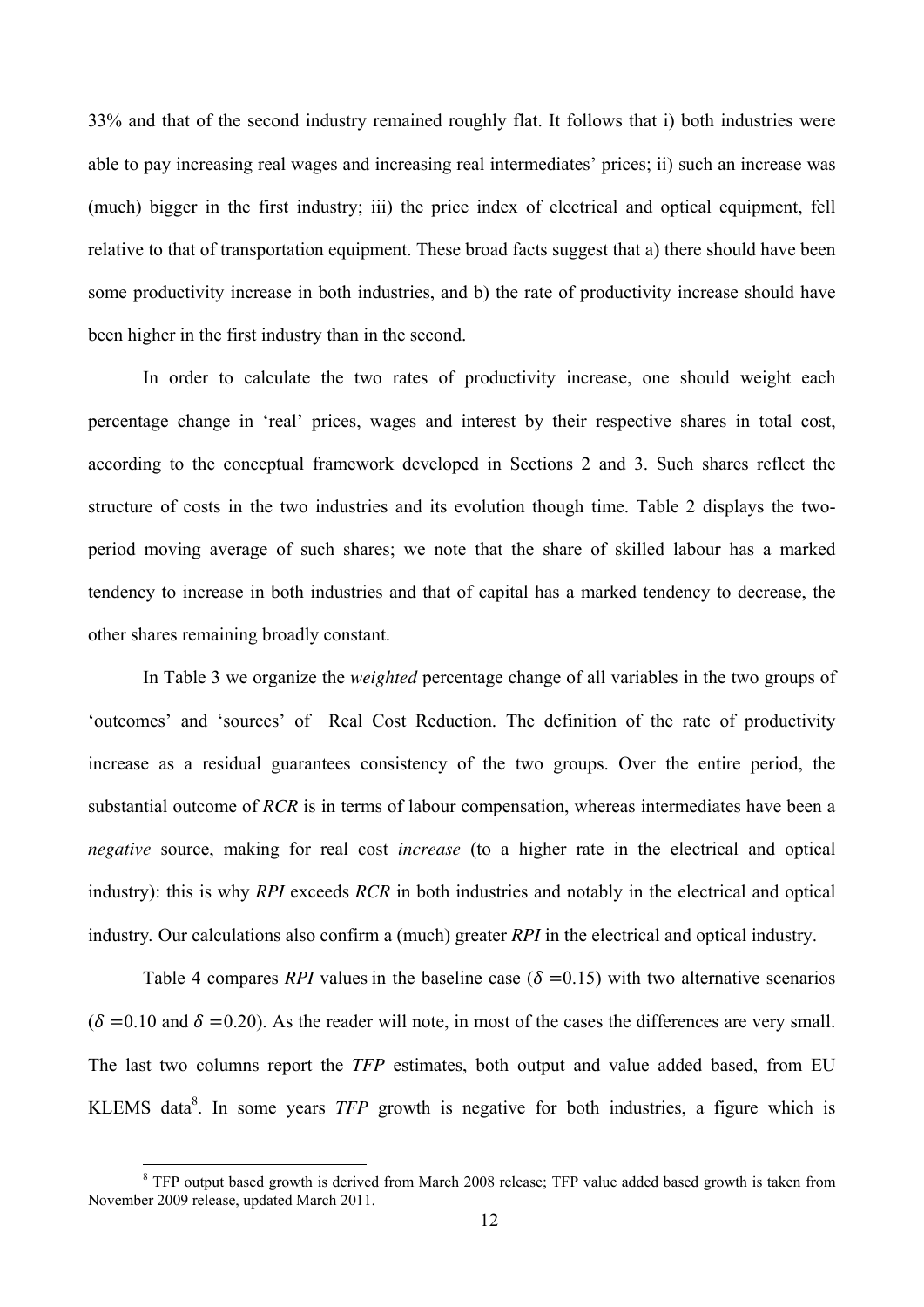particularly striking given the industries under consideration. On the contrary, *RPI* values are always positive as one would expect. Our *RPI* calculations are on average higher than the outputbased *TFP* and display less variability than the value added version.

#### **5. Concluding remarks**

The inter-industry diversity in productivity increase stimulated many studies on the industrial sources of economic growth. Much less efforts have been devoted to the study of the industrial sources of real income increase. Albeit from the standpoint of the economic system these aspects are two sides of the same coin, one can consistently trace back an observable change in real wages (in terms of a certain output) and in capital compensation to its industrial sources only by using data on prices, wages etc. and by fitting them into a 'price-accounting' scheme of the industry. If one is to capture the *long-run* aspects of such sources under competition, then an equality between price and minimum average cost (inclusive of interest allowances) should be postulated. The conceptual framework presented in this paper is centered around the notion of 'Real Cost Reduction', its breakdown into components, and its outcome in terms of increasing labour and capital compensations. Aiming in this paper more at simplicity than generality, we assumed all commodity prices to be parametric from the standpoint of a certain industry and we drastically simplified the treatment of fixed capital.

The results for two selected British manufacturing industries in 1998-2007 should be considered as mere *illustrations* of our conceptual framework and a means for testing the adequacy of the available data. We stress in particular the variety of the required data sets which however, in some cases, may shorten the time series. The application of adequate filters, which would be highly advisable given our emphasis on the long-run, would only exacerbate this problem.

Having said that, some qualitative indications do emerge from our calculations of the industrial *RPI*, as compared to the EU KLEMS calculations of *TFP* growth, if only as hints for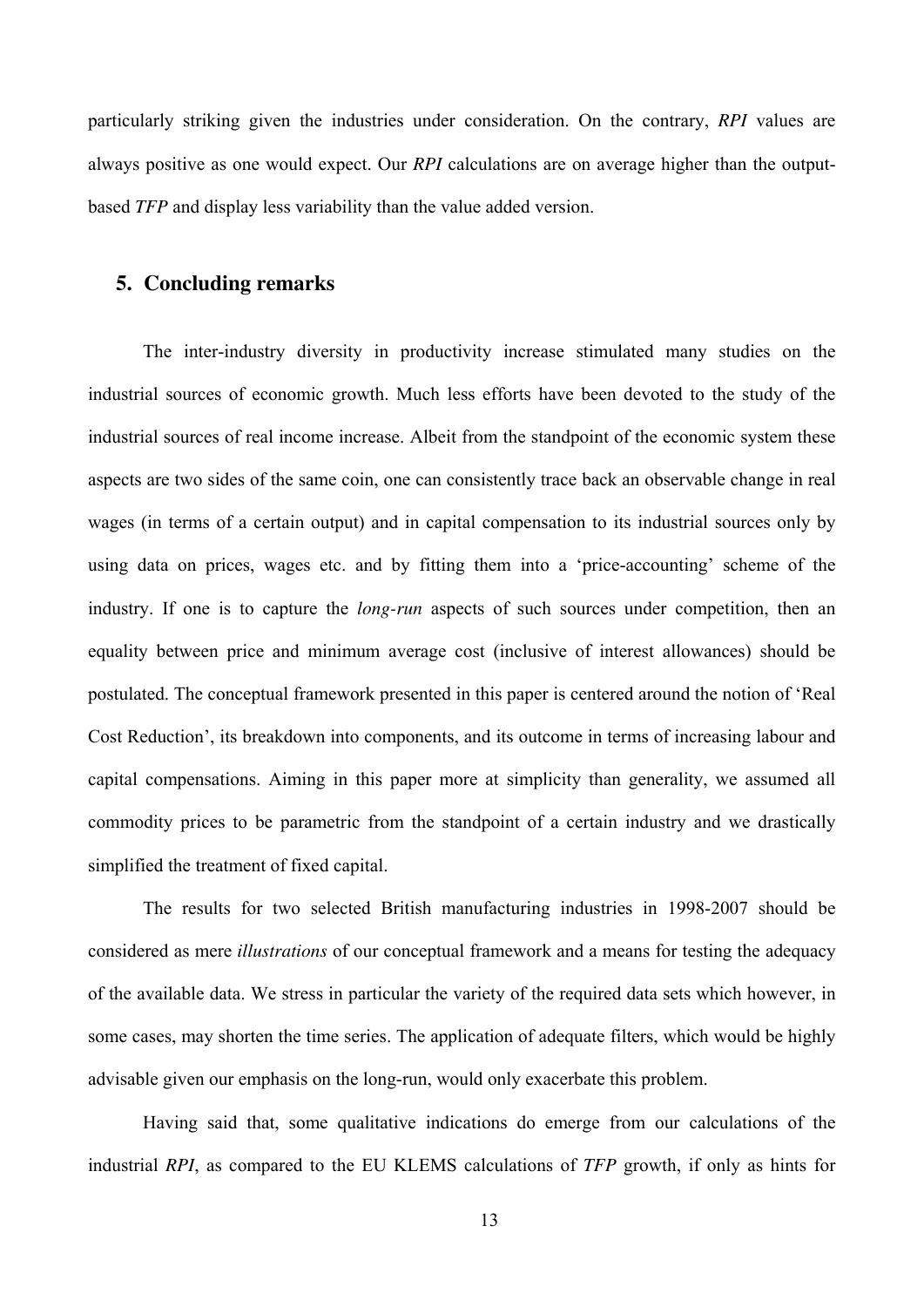further research. First, both *RPI* and *TFP* growth are higher in the 'Manufacture of electrical and optical equipment' than in 'Manufacture of transport equipment' in (almost) all years (as expected), but *RPI* do *not* have negative terms and is generally *higher* in the former industry than *TFP* growth in the gross-output version and much more stable than *TFP* growth in the value-added version. Perhaps this divergence can be explained by a better accounting of 'relative price effects' and 'taxation effects'? Since negative *TFP* growth (especially in well-performing industries) has always been considered a 'problem', more empirical evidence based on 'price accounting' may be helpful.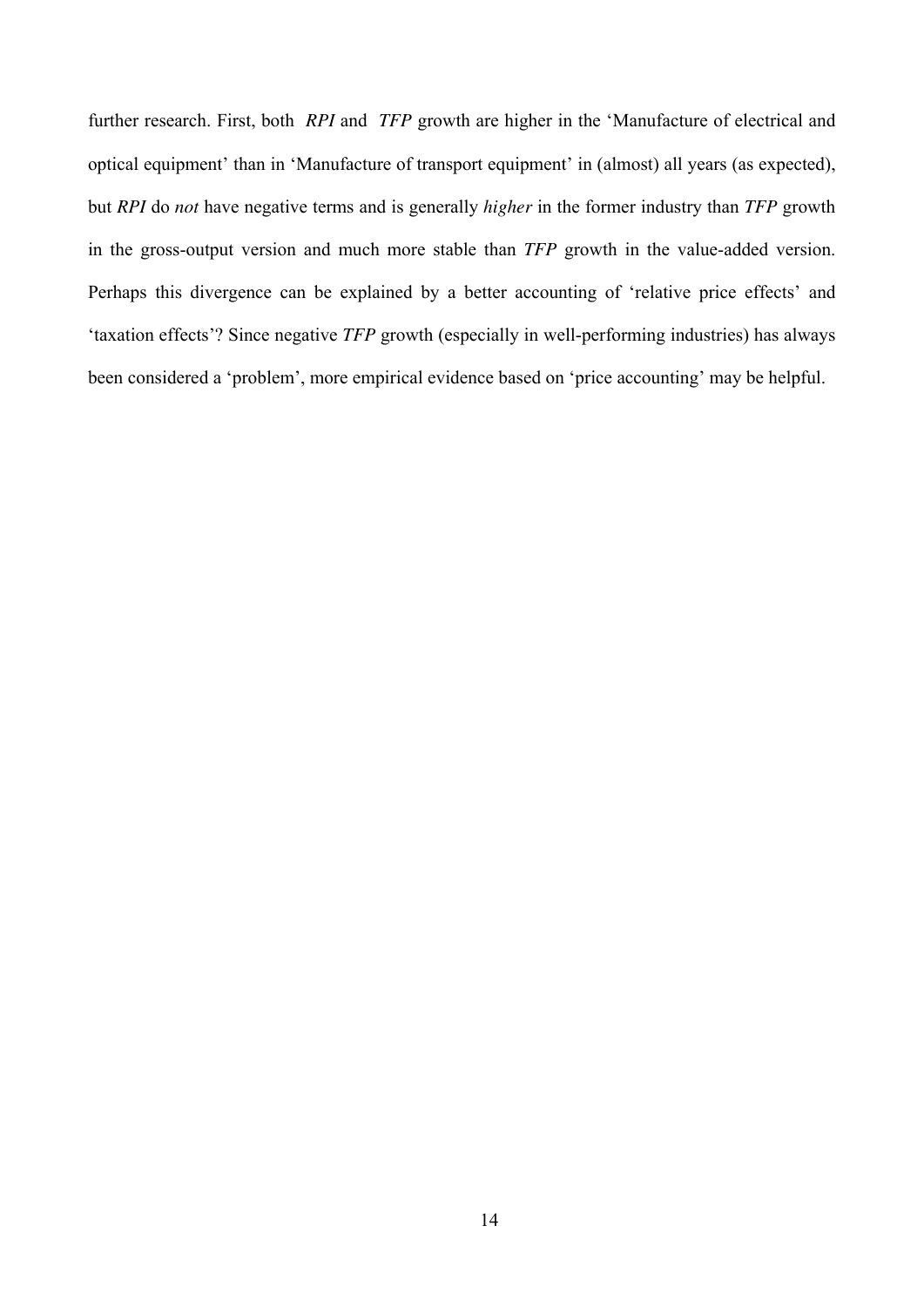#### **References**

- Acemoglu D. (1999), 'Changes in Unemployment and Wage Inequality: An Alternative Theory and Some Evidence', *American Economic Review*, 89 (5): 1250-1278.
- Autor D.H, L.F. Katz and M.S. Kearney (2006), 'The Polarization of the US Labor Market', *American Economic Review*, 96 (2): 189-194.
- Card D. and J.E. DiNardo, 'Skill-Biased Technological Change and Rising Wage Inequality: Some Problems and Puzzles', *Journal of Labour Economics*, 20 (4): 733-783.
- Harberger A.C. (1998), 'A Vision of the Growth Process', *American Economic Review*, 88 (1): 1- 32.
- Jorgenson D.W., M. Ho and K. Stiroh (2005), *Information Technology and the American Growth Resurgence*, MIT.
- McCloskey D.N. (1968), 'Productivity Change in British Pig Iron', *Quarterly Journal of Economics*, 82 (2): 281-296.
- Opocher A. (2010), 'Measuring Productivity Increase by Long-Run Prices: The Early Analyses of G.R. Porter and R. Giffen', *European Journal of the History of Economic Thought*, 17 (5): 1271-1291.
- Opocher, A. (2009), 'A Dual-Solovian Measure of Productivity Increase and its early antecedents', *Munich Personal RePEc Archive*, 15541, 3 June 2009.
- Opocher and Steedman (forthcoming), *Full Industry Equilibrium. A Theory of the Industrial Long Run*, mimeo.
- Silberberg E. (1974), 'The Theory of the Firm in Long-Run Equilibrium', *American Economic Review*, Vol. 64 (4): 734-741.
- Steedman I. (1998), 'Produced Input Use per Unit of Output', *Economics Letters*, 59: 85-95.
- Timmer M. et al. (2007), *EU KLEMS Growth and Productivity Accounts*, Eu Klems Consortium.
- Timmer, M. et al. (2012), *The World Input-Output Database (WIOD): Contents, Sources and Methods*, WIOD Background document available at www.wiod.org.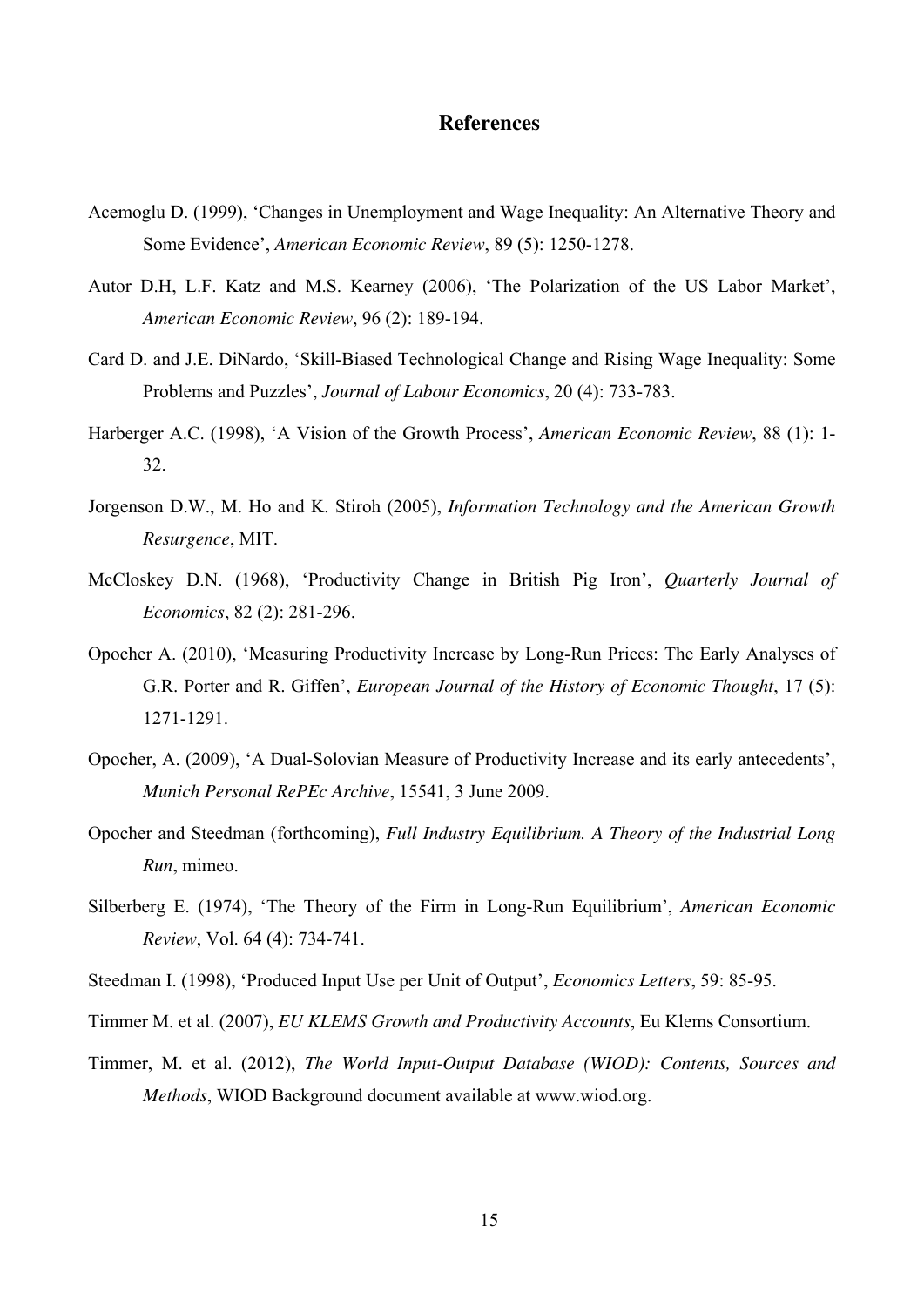| Industry       | Period      | Nominal<br>wages<br>skilled | Nominal<br>wages<br>unskilled | Industry-<br>specific<br>PPI | PPI<br>intermediate<br>goods | PPI<br>energy | PPI<br>services | Tax rate<br>intermediate<br>goods<br>$dt/(1+t)$ | Tax rate<br>energy<br>$dt/(1+t)$ | Tax rate<br>services<br>$dt/(1+t)$ | Real<br>interest<br>rate<br>$dr/(\delta+r)$ |
|----------------|-------------|-----------------------------|-------------------------------|------------------------------|------------------------------|---------------|-----------------|-------------------------------------------------|----------------------------------|------------------------------------|---------------------------------------------|
|                | 1998-1999   | $-3.597$                    | 6.380                         | $-6.997$                     | $-2.780$                     | 4.704         | 0.199           | 0.112                                           | $-1.004$                         | 0.078                              |                                             |
|                | 1999-2000   | 9.757                       | 3.632                         | $-7.900$                     | 1.315                        | 11.314        | 1.444           | $-0.198$                                        | $-1.229$                         | 0.046                              | 5.982                                       |
|                | 2000-2001   | 11.775                      | 7.319                         | $-7.706$                     | 0.254                        | $-0.598$      | 2.623           | 0.369                                           | $-0.394$                         | $-0.067$                           | $-3.610$                                    |
| Manufacture of | 2001-2002   | $-0.514$                    | 7.393                         | $-2.274$                     | $-0.093$                     | $-5.263$      | 1.713           | 0.365                                           | 0.053                            | $-0.104$                           | $-18.583$                                   |
| electrical and | 2002-2003   | 2.474                       | $-0.964$                      | $-3.607$                     | 2.017                        | 1.905         | 2.513           | 0.260                                           | 0.904                            | 0.013                              | $-0.279$                                    |
|                | 2003-2004   | 7.166                       | 11.521                        | $-5.592$                     | 2.409                        | 12.773        | 1.695           | 0.215                                           | 2.812                            | $-0.062$                           | 8.048                                       |
| optical        | 2004-2005   | $-2.894$                    | 6.129                         | $-1.993$                     | 3.106                        | 38.122        | 2.564           | 0.174                                           | $-2.132$                         | $-0.006$                           | $-13.974$                                   |
| equipment      | 2005-2006   | 10.987                      | $-6.733$                      | $-0.361$                     | 3.248                        | 22.300        | 2.775           | $-0.037$                                        | $-0.770$                         | $-0.002$                           | $-4.724$                                    |
|                | 2006-2007   | $-4.987$                    | 4.793                         | $-1.825$                     | 4.179                        | $-0.818$      | 2.968           | $-0.368$                                        | $-0.373$                         | 0.178                              | 7.073                                       |
|                | Av. change  | 3.352                       | 4.386                         | $-4.251$                     | 1.517                        | 9.382         | 2.055           | 0.099                                           | $-0.237$                         | 0.008                              | $-2.508$                                    |
|                | Tot. change | 32.314                      | 45.564                        | $-32.597$                    | 14.308                       | 111.324       | 20.051          | 0.893                                           | $-2.191$                         | 0.073                              | $-21.354$                                   |
|                | 1998-1999   | 16.283                      | 10.905                        | 1.161                        | $-2.780$                     | 4.704         | 0.199           | 0.099                                           | $-0.446$                         | $-0.045$                           |                                             |
|                | 1999-2000   | $-3.683$                    | $-0.808$                      | $-2.417$                     | 1.315                        | 11.314        | 1.444           | $-0.144$                                        | $-0.164$                         | 0.145                              | 21.059                                      |
|                | 2000-2001   | $-0.521$                    | 1.857                         | $-0.422$                     | 0.254                        | $-0.598$      | 2.623           | 0.165                                           | $-0.874$                         | $-0.061$                           | $-11.477$                                   |
|                | 2001-2002   | 6.005                       | 6.872                         | 0.183                        | $-0.093$                     | $-5.263$      | 1.713           | 0.126                                           | $-0.062$                         | $-0.155$                           | $-3.139$                                    |
| Manufacture of | 2002-2003   | 6.862                       | 2.696                         | $-3.135$                     | 2.017                        | 1.905         | 2.513           | 0.160                                           | 0.634                            | $-0.054$                           | 8.811                                       |
| transport      | 2003-2004   | 1.347                       | 6.350                         | 0.083                        | 2.409                        | 12.773        | 1.695           | 0.013                                           | $-0.370$                         | 0.053                              | $-13.750$                                   |
| equipment      | 2004-2005   | $-0.416$                    | $-3.533$                      | 0.720                        | 3.106                        | 38.122        | 2.564           | 0.029                                           | $-4.085$                         | $-0.064$                           | $-3.363$                                    |
|                | 2005-2006   | 7.159                       | 14.866                        | 1.348                        | 3.248                        | 22.300        | 2.775           | 0.051                                           | $-0.570$                         | $-0.008$                           | $-0.292$                                    |
|                | 2006-2007   | 7.555                       | $-0.159$                      | 1.041                        | 4.179                        | $-0.818$      | 2.968           | $-0.088$                                        | 0.929                            | 0.110                              | 1.813                                       |
|                | Av. change  | 4.510                       | 4.338                         | $-0.160$                     | 1.517                        | 9.382         | 2.055           | 0.046                                           | $-0.556$                         | $-0.009$                           | $-0.042$                                    |
|                | Tot. change | 46.810                      | 44.695                        | $-1.533$                     | 14.308                       | 111.324       | 20.051          | 0.410                                           | $-4.977$                         | $-0.080$                           | $-4.433$                                    |

#### **Table 1: Main variables (percentage annual rates of change)**

*Notes*: the total percentage rate of change reported in the last column refers to the period 1999-2007 instead of 1998-2007. This comes from the fact that the first year for which the real interest rate,  $r$ , is computed is 1999.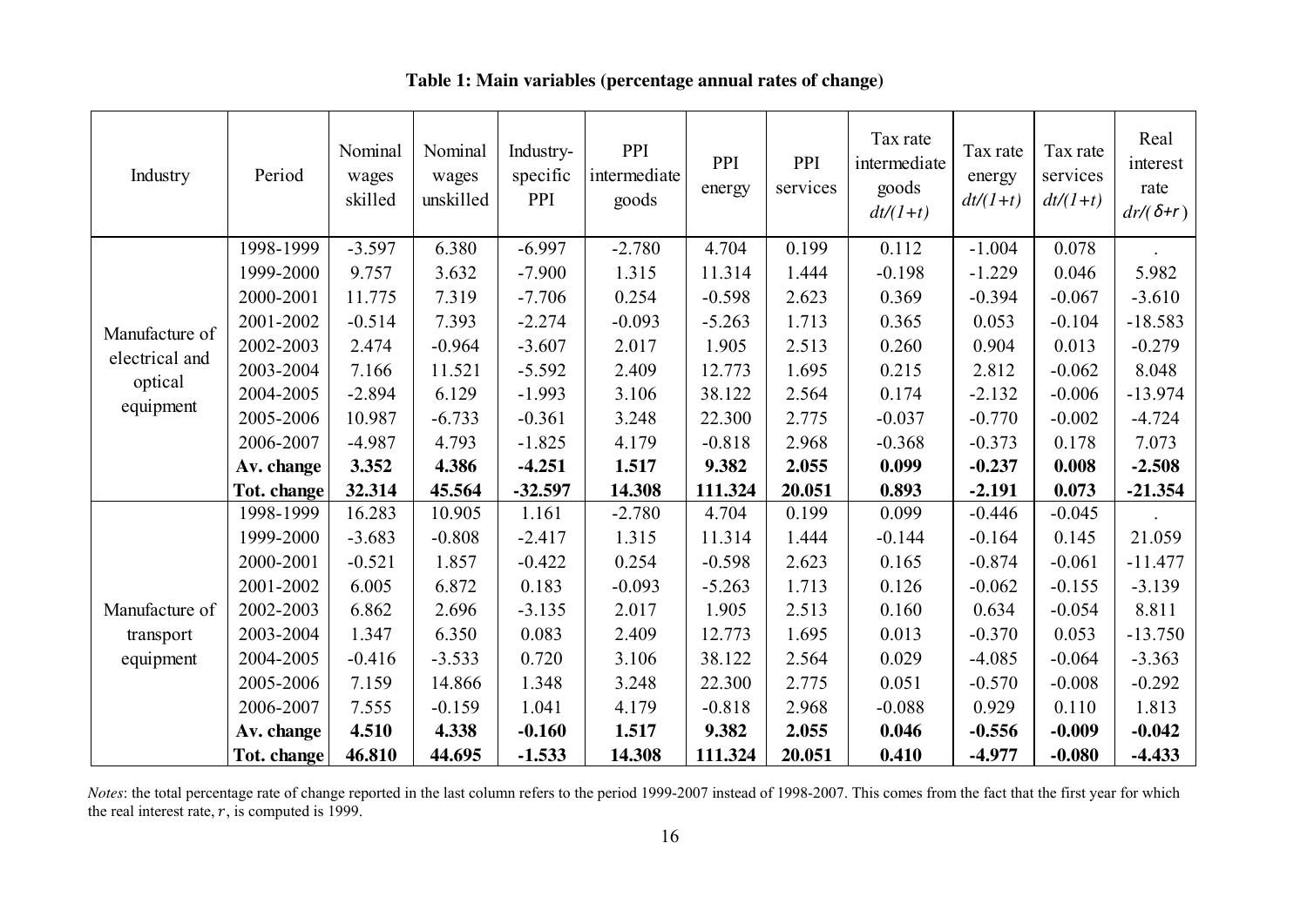|                | Period    |         | Labour shares | Intermediate inputs shares |        |          |               |
|----------------|-----------|---------|---------------|----------------------------|--------|----------|---------------|
| Industry       |           | Skilled | Unskilled     | Goods                      | Energy | Services | Capital share |
|                | 1998-1999 | 0.094   | 0.142         | 0.361                      | 0.012  | 0.261    | 0.130         |
|                | 1999-2000 | 0.084   | 0.132         | 0.369                      | 0.011  | 0.267    | 0.138         |
| Manufacture of | 2000-2001 | 0.101   | 0.136         | 0.375                      | 0.011  | 0.277    | 0.099         |
| electrical and | 2001-2002 | 0.111   | 0.149         | 0.371                      | 0.012  | 0.283    | 0.073         |
| optical        | 2002-2003 | 0.121   | 0.154         | 0.365                      | 0.013  | 0.277    | 0.070         |
| equipment      | 2003-2004 | 0.135   | 0.161         | 0.359                      | 0.013  | 0.263    | 0.070         |
|                | 2004-2005 | 0.146   | 0.169         | 0.353                      | 0.015  | 0.255    | 0.062         |
|                | 2005-2006 | 0.161   | 0.164         | 0.344                      | 0.018  | 0.259    | 0.053         |
|                | 2006-2007 | 0.156   | 0.149         | 0.340                      | 0.018  | 0.263    | 0.074         |
|                | 1998-1999 | 0.059   | 0.155         | 0.460                      | 0.013  | 0.225    | 0.087         |
|                | 1999-2000 | 0.068   | 0.167         | 0.453                      | 0.013  | 0.231    | 0.068         |
|                | 2000-2001 | 0.069   | 0.161         | 0.447                      | 0.013  | 0.241    | 0.069         |
| Manufacture of | 2001-2002 | 0.068   | 0.156         | 0.451                      | 0.012  | 0.239    | 0.074         |
| transport      | 2002-2003 | 0.068   | 0.150         | 0.452                      | 0.014  | 0.244    | 0.072         |
| equipment      | 2003-2004 | 0.063   | 0.142         | 0.454                      | 0.015  | 0.249    | 0.077         |
|                | 2004-2005 | 0.065   | 0.133         | 0.460                      | 0.016  | 0.248    | 0.077         |
|                | 2005-2006 | 0.074   | 0.134         | 0.460                      | 0.019  | 0.252    | 0.061         |
|                | 2006-2007 | 0.084   | 0.139         | 0.461                      | 0.019  | 0.252    | 0.045         |

 **Table 2: Two-period average input shares**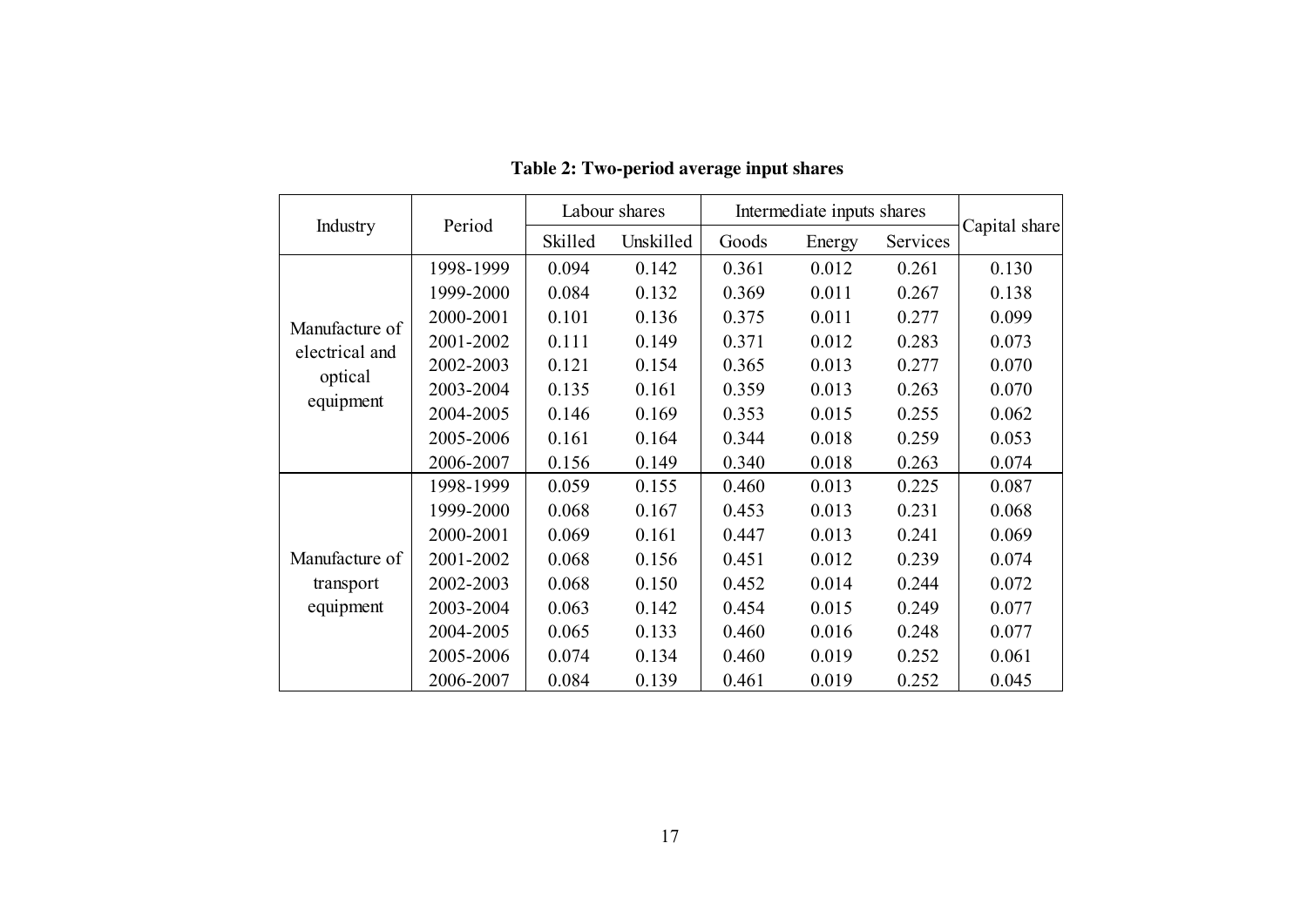| Industry                                  | Period      | Skilled labour<br>compensation | Unskilled<br>labour<br>compensation | Capital<br>compensation<br>$(\delta = 0.15)$ | Total<br>outcomes | Contribution<br>of the relative<br>price of<br>intermediate<br>goods | of the relative<br>price of<br>energy | Contribution Contribution Contribution<br>of the<br>relative price intermediate<br>of services | of taxation<br>goods | Contribution<br>of taxation<br>energy | Contribution<br>of taxation<br>services | Rate of<br>productivity<br>increase<br>(RPI) | Total<br>sources |
|-------------------------------------------|-------------|--------------------------------|-------------------------------------|----------------------------------------------|-------------------|----------------------------------------------------------------------|---------------------------------------|------------------------------------------------------------------------------------------------|----------------------|---------------------------------------|-----------------------------------------|----------------------------------------------|------------------|
|                                           | 1999-2000   | 1.474                          | 1.520                               | 0.823                                        | 3.818             | $-3.404$                                                             | $-0.212$                              | $-2.490$                                                                                       | 0.073                | 0.014                                 | $-0.012$                                | 9.851                                        | 3.818            |
|                                           | 2000-2001   | 1.966                          | 2.039                               | $-0.359$                                     | 3.645             | $-2.986$                                                             | $-0.081$                              | $-2.865$                                                                                       | $-0.138$             | 0.004                                 | 0.019                                   | 9.692                                        | 3.645            |
|                                           | 2001-2002   | 0.196                          | 1.438                               | $-1.365$                                     | 0.269             | $-0.809$                                                             | 0.037                                 | $-1.128$                                                                                       | $-0.135$             | $-0.001$                              | 0.029                                   | 2.276                                        | 0.269            |
| Manufacture                               | 2002-2003   | 0.736                          | 0.408                               | $-0.020$                                     | 1.124             | $-2.054$                                                             | $-0.070$                              | $-1.694$                                                                                       | $-0.095$             | $-0.012$                              | $-0.004$                                | 5.052                                        | 1.124            |
| of electrical<br>and optical<br>equipment | 2003-2004   | 1.720                          | 2.748                               | 0.564                                        | 5.032             | $-2.870$                                                             | $-0.240$                              | $-1.915$                                                                                       | $-0.077$             | $-0.037$                              | 0.016                                   | 10.153                                       | 5.032            |
|                                           | 2004-2005   | $-0.132$                       | 1.376                               | $-0.864$                                     | 0.380             | $-1.798$                                                             | $-0.609$                              | $-1.162$                                                                                       | $-0.061$             | 0.032                                 | 0.001                                   | 3.977                                        | 0.380            |
|                                           | 2005-2006   | 1.831                          | $-1.047$                            | $-0.252$                                     | 0.531             | $-1.241$                                                             | $-0.399$                              | $-0.814$                                                                                       | 0.013                | 0.014                                 | 0.000                                   | 2.958                                        | 0.531            |
|                                           | 2006-2007   | $-0.492$                       | 0.988                               | 0.525                                        | 1.020             | $-2.040$                                                             | $-0.019$                              | $-1.259$                                                                                       | 0.125                | 0.007                                 | $-0.047$                                | 4.253                                        | 1.020            |
|                                           | Av. change  | 0.912                          | 1.184                               | $-0.119$                                     | 1.978             | $-2.150$                                                             | $-0.199$                              | $-1.666$                                                                                       | $-0.037$             | 0.003                                 | 0.000                                   | 6.027                                        | 1.978            |
|                                           | Tot. change | 7.464                          | 9.007                               | $-2.508$                                     | 13.963            | $-15.683$                                                            | $-1.920$                              | $-12.536$                                                                                      | $-27.119$            | 1.780                                 | 0.123                                   | 69.318                                       | 13.963           |
|                                           | 1999-2000   | $-0.087$                       | 0.268                               | 1.427                                        | 1.609             | $-1.689$                                                             | $-0.183$                              | $-0.892$                                                                                       | 0.065                | 0.002                                 | $-0.033$                                | 4.340                                        | 1.609            |
|                                           | 2000-2001   | $-0.007$                       | 0.368                               | $-0.795$                                     | $-0.434$          | $-0.302$                                                             | 0.002                                 | $-0.733$                                                                                       | $-0.074$             | 0.011                                 | 0.015                                   | 0.647                                        | $-0.434$         |
|                                           | 2001-2002   | 0.396                          | 1.042                               | $-0.234$                                     | 1.204             | 0.125                                                                | 0.068                                 | $-0.365$                                                                                       | $-0.057$             | 0.001                                 | 0.037                                   | 1.395                                        | 1.204            |
| Manufacture                               | 2002-2003   | 0.677                          | 0.876                               | 0.637                                        | 2.190             | $-2.331$                                                             | $-0.069$                              | $-1.376$                                                                                       | $-0.072$             | $-0.009$                              | 0.013                                   | 6.034                                        | 2.190            |
|                                           | 2003-2004   | 0.080                          | 0.888                               | $-1.059$                                     | $-0.091$          | $-1.055$                                                             | $-0.189$                              | $-0.402$                                                                                       | $-0.006$             | 0.005                                 | $-0.013$                                | 1.569                                        | $-0.091$         |
| of transport<br>equipment                 | 2004-2005   | $-0.073$                       | $-0.567$                            | $-0.260$                                     | $-0.901$          | $-1.098$                                                             | $-0.610$                              | $-0.458$                                                                                       | $-0.013$             | 0.067                                 | 0.016                                   | 1.195                                        | $-0.901$         |
|                                           | 2005-2006   | 0.428                          | 1.811                               | $-0.018$                                     | 2.221             | $-0.875$                                                             | $-0.391$                              | $-0.360$                                                                                       | $-0.023$             | 0.011                                 | 0.002                                   | 3.858                                        | 2.221            |
|                                           | 2006-2007   | 0.549                          | $-0.167$                            | 0.082                                        | 0.463             | $-1.446$                                                             | 0.035                                 | $-0.485$                                                                                       | 0.041                | $-0.017$                              | $-0.028$                                | 2.364                                        | 0.463            |
|                                           | Av. change  | 0.245                          | 0.565                               | $-0.027$                                     | 0.783             | $-1.084$                                                             | $-0.167$                              | $-0.634$                                                                                       | $-0.017$             | 0.009                                 | 0.001                                   | 2.675                                        | 0.783            |
|                                           | Tot. change | 2.245                          | 5.085                               | $-1.181$                                     | 6.149             | $-9.350$                                                             | $-1.619$                              | $-5.307$                                                                                       | $-14.372$            | 7.050                                 | 0.829                                   | 28.917                                       | 6.149            |

### **Table 3 : Outcomes and Sources of Real Cost Reduction (annual proportional rates of change)**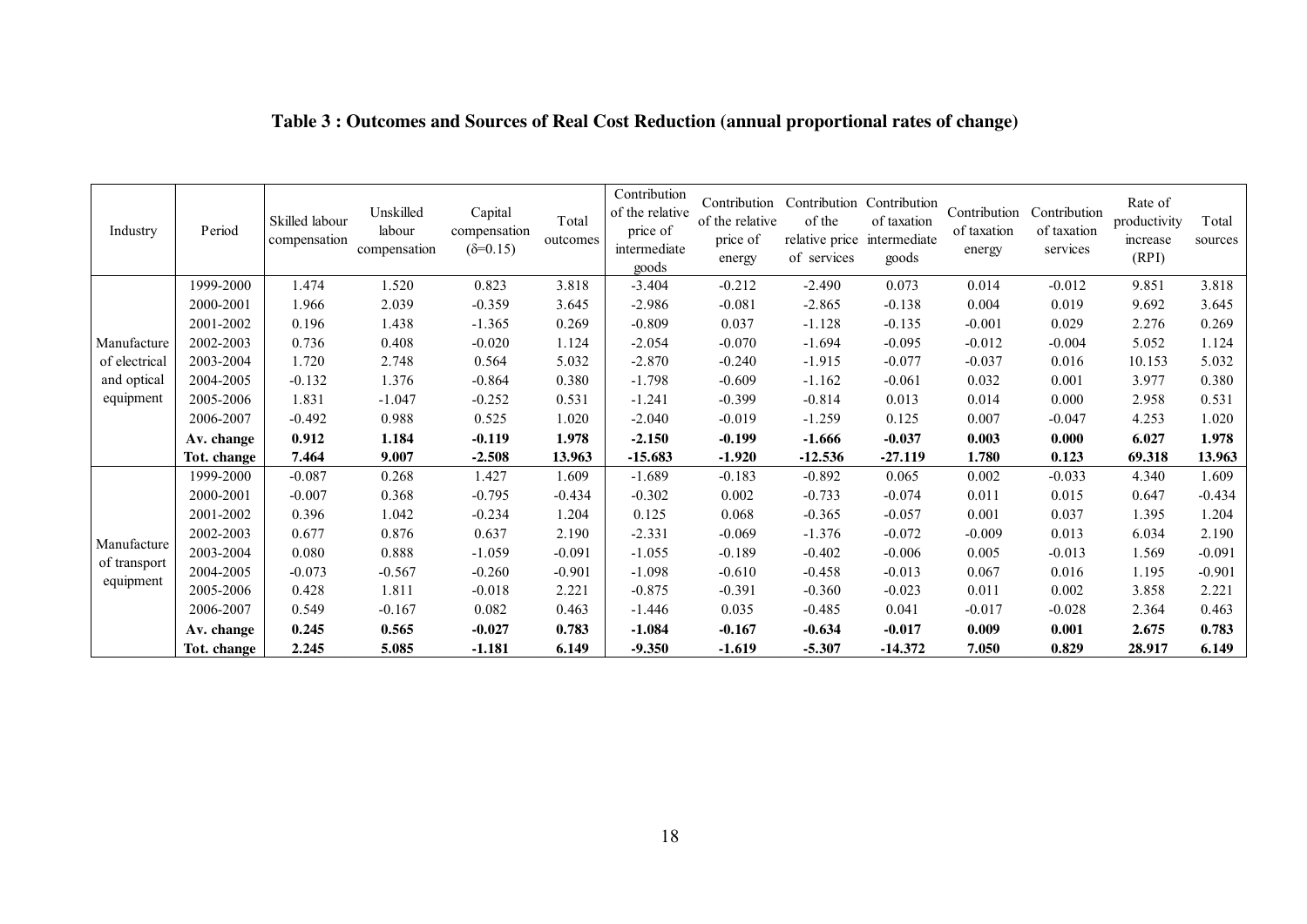|                          |                 | Rate of           | Rate of                                | Rate of           |                 |                 |          |
|--------------------------|-----------------|-------------------|----------------------------------------|-------------------|-----------------|-----------------|----------|
| Industry                 |                 |                   | productivity productivity productivity |                   | TFP (gross)     | TFP (value      |          |
|                          | Period          | increase          | increase                               | increase          | output based)   | added based)    | Total    |
|                          |                 | (RPI)             | (RPI)                                  | (RPI)             | growth from     | growth from     | sources  |
|                          |                 | $(\delta = 0.15)$ | $(\delta = 0.10)$                      | $(\delta = 0.20)$ | <b>EU KLEMS</b> | <b>EU KLEMS</b> |          |
|                          | 1999-2000       | 9.851             | 10.021                                 | 9.730             | 3.823           | 11.640          | 3.818    |
|                          | 2000-2001       | 9.692             | 9.623                                  | 9.742             | $-1.099$        | $-3.179$        | 3.645    |
|                          | 2001-2002       | 2.276             | 2.001                                  | 2.473             | $-1.495$        | $-4.513$        | 0.269    |
| Manufacture              | 2002-2003       | 5.052             | 5.047                                  | 5.056             | 2.704           | 8.259           | 1.124    |
| of electrical            | 2003-2004       | 10.153            | 10.301                                 | 10.057            | 3.066           | 10.325          | 5.032    |
|                          | 2004-2005       | 3.977             | 3.772                                  | 4.115             | 0.116           | 13.334          | 0.380    |
| and optical<br>equipment | 2005-2006       | 2.958             | 2.886                                  | 3.004             | N.A.            | 6.909           | 0.531    |
|                          | 2006-2007       | 4.253             | 4.412                                  | 4.153             | N.A.            | 7.659           | 1.020    |
|                          | Av. change      | 6.027             | 6.008                                  | 6.041             | 1.186           | 6.304           | 1.978    |
|                          | <b>Variance</b> | 10.982            | 11.696                                 | 10.519            | 5.268           | 43.859          | 3.529    |
|                          | Tot. change     | 69.318            | 68.798                                 | 69.685            | 7.192           | 60.801          | 13.963   |
|                          | 1999-2000       | 4.340             | 4.786                                  | 4.065             | $-1.372$        | $-4.638$        | 1.609    |
|                          | 2000-2001       | 0.647             | 0.452                                  | 0.777             | $-0.328$        | $-1.054$        | $-0.434$ |
|                          | 2001-2002       | 1.395             | 1.329                                  | 1.438             | $-0.003$        | 0.033           | 1.204    |
|                          | 2002-2003       | 6.034             | 6.224                                  | 5.915             | 2.303           | 8.474           | 2.190    |
| Manufacture              | 2003-2004       | 1.569             | 1.286                                  | 1.754             | 2.177           | 7.648           | $-0.091$ |
| of transport             | 2004-2005       | 1.195             | 1.111                                  | 1.246             | 0.634           | 3.063           | $-0.901$ |
| equipment                | 2005-2006       | 3.858             | 3.852                                  | 3.862             | N.A.            | 8.278           | 2.221    |
|                          | 2006-2007       | 2.364             | 2.392                                  | 2.348             | N.A.            | 0.501           | 0.463    |
|                          | Av. change      | 2.675             | 2.679                                  | 2.676             | 0.568           | 2.788           | 0.783    |
|                          | <b>Variance</b> | 3.530             | 4.235                                  | 3.138             | 2.099           | 24.127          | 1.441    |
|                          | Tot. change     | 28.917            | 28.672                                 | 29.090            | 3.406           | 23.613          | 6.149    |

**Table 4: Rate of Productivity Increase (RPI) and Total Factor Productivity (TFP)**

٠ŕ.

*Notes*: the total percentage rate of change for the output-based TFP refers to the period 1999-2005 instead of 1999-2007 due to data availability.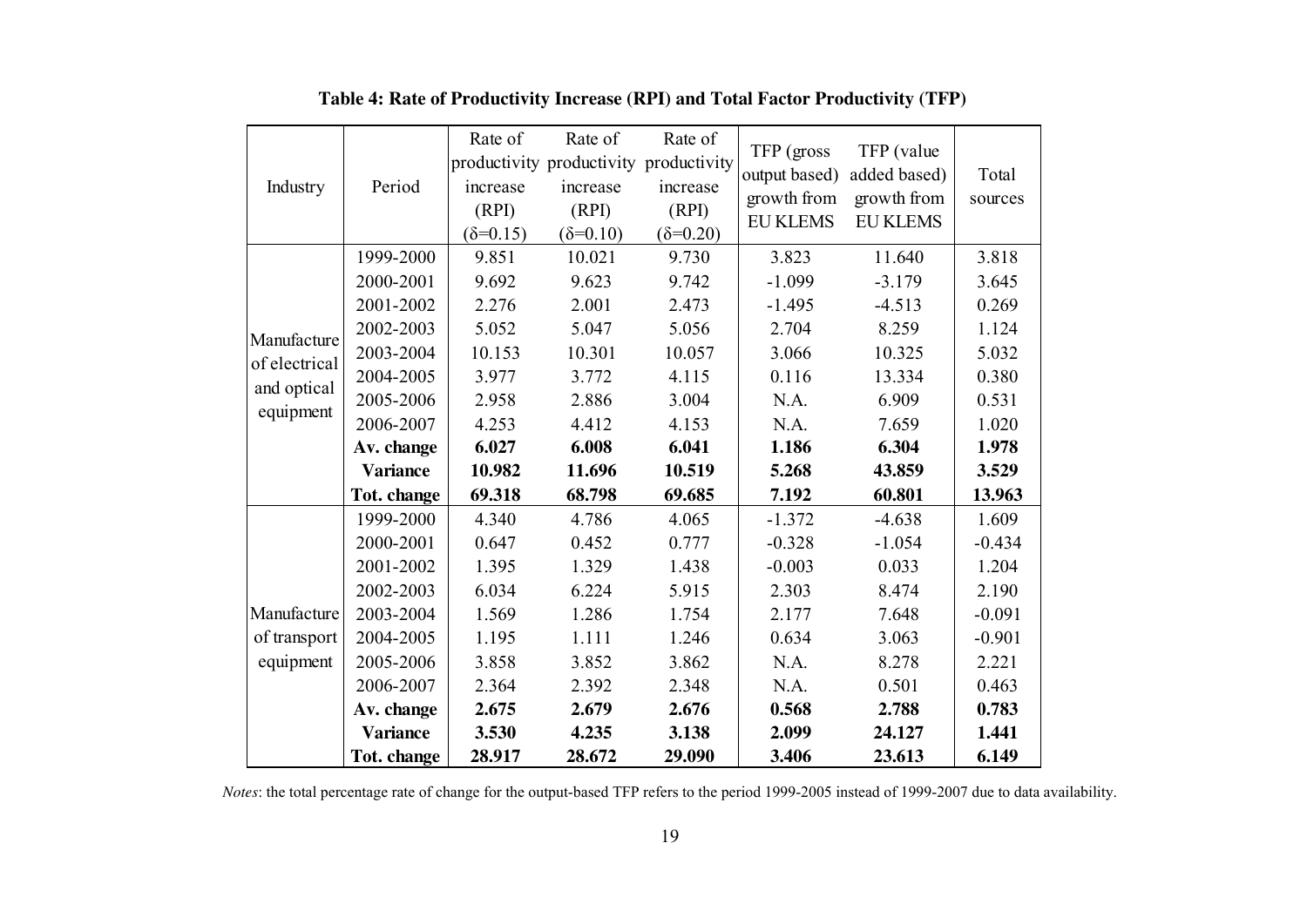

#### **Figure 2: Rate of Productivity Increase (RPI) and Total Factor Productivity (TFP)**

*Notes*: Manufacture of electrical and optical equipment (left) and manufacture of transport equipment (right)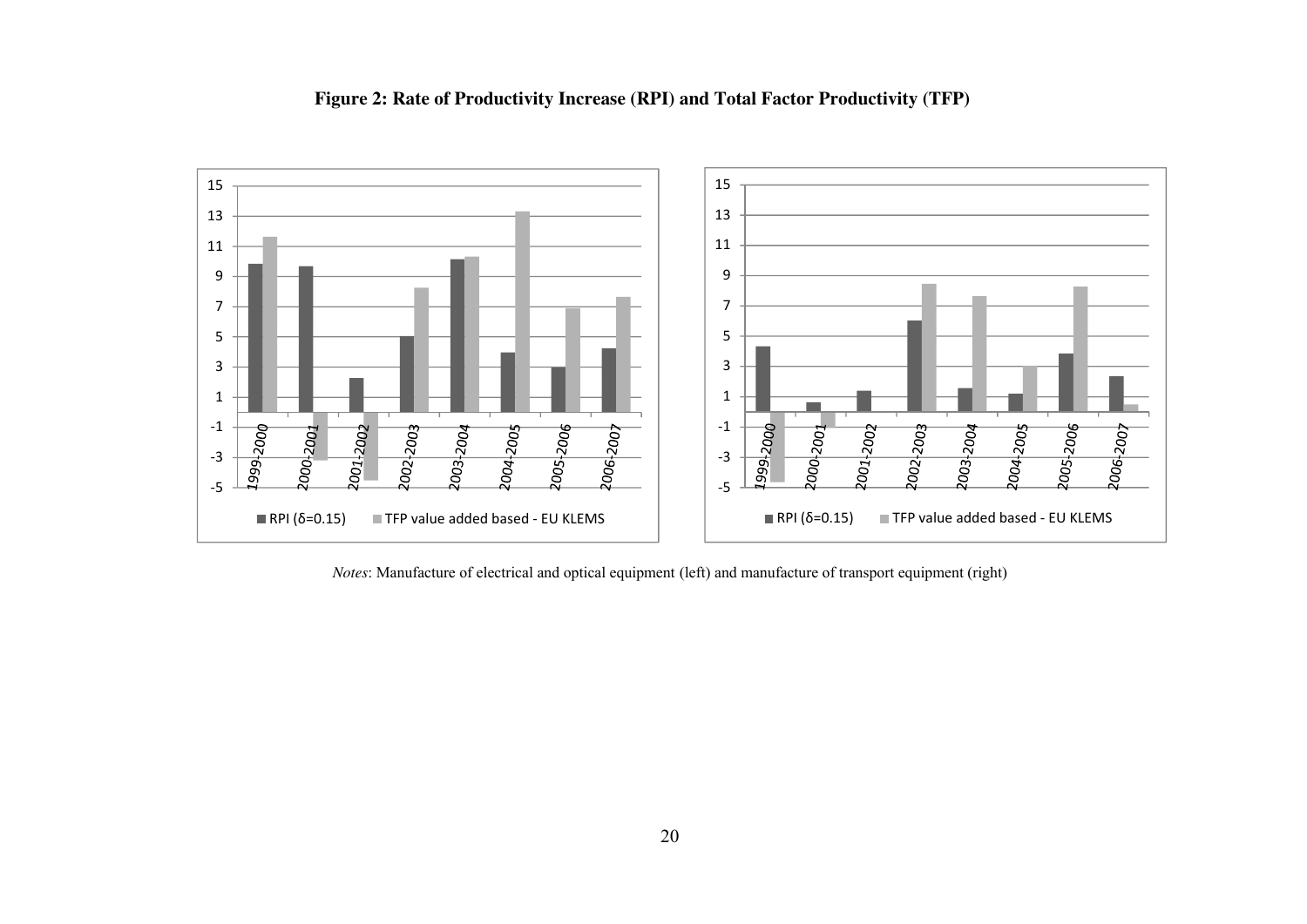## **Appendix: Industry description**

|          | Subsection DL: Manufacture of electrical and optical equipment                |
|----------|-------------------------------------------------------------------------------|
| Division | Description                                                                   |
| 30       | Manufacture of office machinery and computers                                 |
| 31       | Manufacture of electrical machinery and apparatus n.e.c                       |
| 32       | Manufacture of radio, television and communication equipment and apparatus    |
| 33       | Manufacture of medical, precision and optical instruments, watches and clocks |
|          | <b>Subsection DM: Manufacture of transport equipment</b>                      |
| 34       | Manufacture of motor vehicles, trailers and semi-trailers                     |
| 35       | Manufacture of other transport equipment                                      |